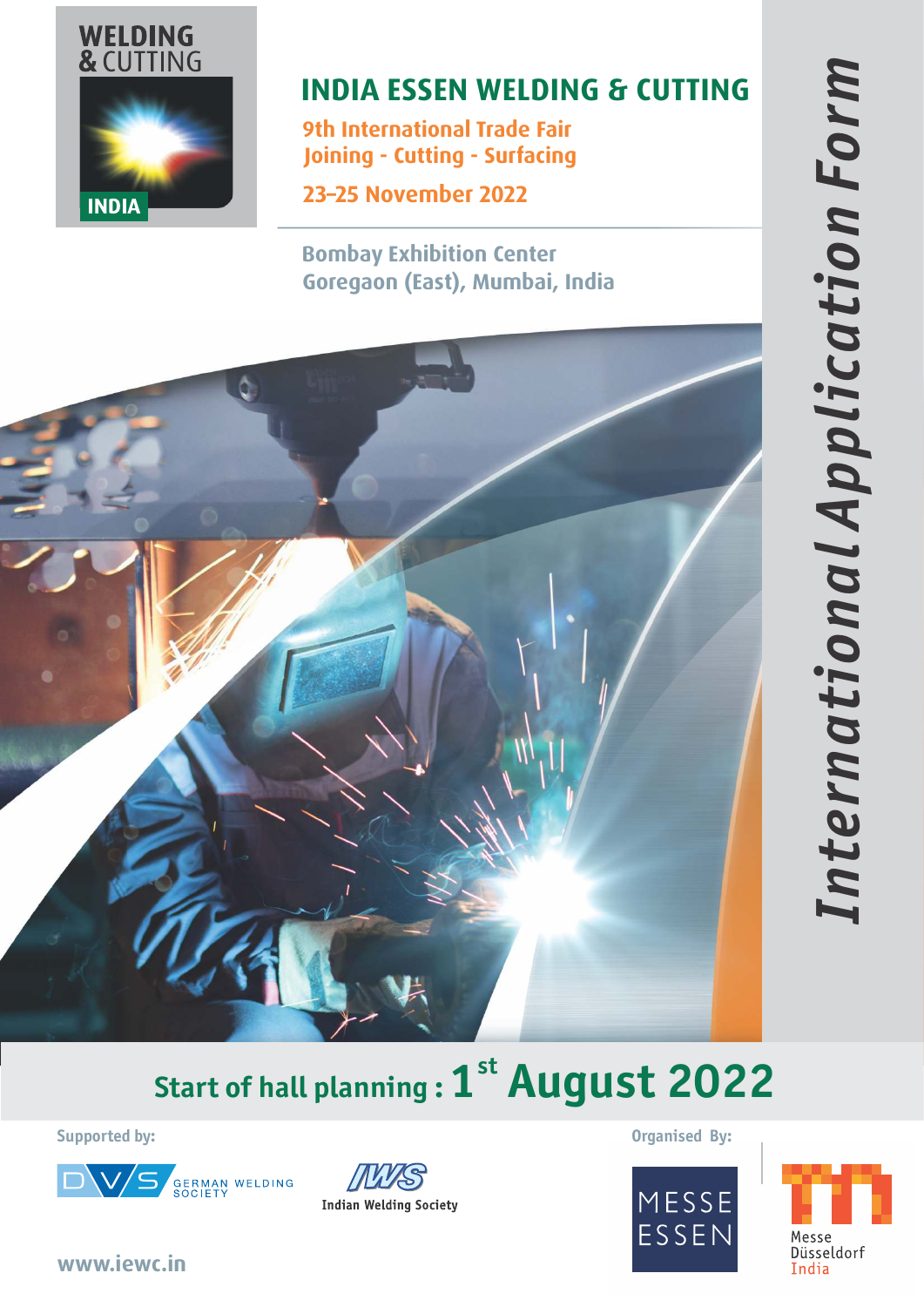**Please send the original to:**

**Messe Düsseldorf India Pvt. Ltd.**

**Organiser**

GB

| Application<br>Page 1 of 2 | For use by Messe Düsseldorf India only: | Please complete<br>the form in |
|----------------------------|-----------------------------------------|--------------------------------|
|                            | <b>Customer Code</b>                    | capital lettering              |
|                            | <b>Application registered</b>           |                                |
|                            | <b>Application approved</b>             |                                |

> **International Contact Mr. Torben Brinkmann** Head of International



9<sup>th</sup> International Trade Fair Joining-Cutting-Surfacing

# **23–25 November 2022**

Bombay Exhibition Center Goregaon (East), Mumbai, India

**www.iewc.in**

**Indian Contact Mr. Vivek Bohra** Senior Project Manager

Registration deadline/Start of hall planning: **st 1 August 2022**

| 20th Floor, Tower A, Building 5<br>DLF Cyber City, Phase II<br>Gurugram - 122 002, Haryana, India     | Tel.<br>Fax             | <b>Exhibition Management</b><br>: +49 (0) 201 72 44 720<br>: +49 (0) 201 72 44 513 | Email: torben.brinkmann@messe-essen.de                                                                                                          |      | Tel. | : +91 (0)124 4544 510<br>Mob. : +91 9654393213<br>Email: BohraV@md-india.com     |
|-------------------------------------------------------------------------------------------------------|-------------------------|------------------------------------------------------------------------------------|-------------------------------------------------------------------------------------------------------------------------------------------------|------|------|----------------------------------------------------------------------------------|
| <b>Company and address</b><br>1                                                                       | $\overline{\mathbf{3}}$ |                                                                                    | <b>Application for stand space</b><br>where feasible and cannot be regarded as a condition of<br>participation. Minimum size: 12 m <sup>2</sup> |      |      | The following details under 3.1, 3.2, 3.3 and 3.4 can only be taken into account |
| Company                                                                                               | Area in $m2$            |                                                                                    | Width in metres approx                                                                                                                          |      |      | Depth in metres approx                                                           |
|                                                                                                       |                         |                                                                                    | min.                                                                                                                                            | max. | min. | max.                                                                             |
| <b>Address</b>                                                                                        |                         |                                                                                    |                                                                                                                                                 |      |      | *Prices Inclusive of 18% GST (Goods & Service Tax)                               |
|                                                                                                       | 3.1                     |                                                                                    | System stand - basic version                                                                                                                    |      |      | $275 - EUR/m2$                                                                   |
| <b>Post Code</b><br>City                                                                              |                         |                                                                                    | Space including stand fitting - Minimum size 9 $m2$<br>Details for furnishing and design (form 1C)                                              |      |      | Stand construction<br>incl. net surfaces price                                   |
| P.O. Box                                                                                              | 3.2                     |                                                                                    | System stand - Premium version                                                                                                                  |      |      | $305 - EUR/m2$                                                                   |
|                                                                                                       |                         |                                                                                    | Space including stand fitting - Minimum size 18 m <sup>2</sup><br>Details for furnishing and design (form 1C)                                   |      |      | Premium Stand construction<br>incl. net surfaces price                           |
| Country                                                                                               |                         |                                                                                    |                                                                                                                                                 |      |      |                                                                                  |
| Phone *)                                                                                              | 3.3                     |                                                                                    | Space without standfitting                                                                                                                      |      |      | $260 - EUR/m2$                                                                   |
|                                                                                                       |                         |                                                                                    | Raw space only - Minimum size 24 $m2$                                                                                                           |      |      | Price for space only                                                             |
| Fax $*$ )                                                                                             |                         |                                                                                    |                                                                                                                                                 |      |      |                                                                                  |
| E-Mail $*)$                                                                                           | 3.4                     |                                                                                    | Registration fee per main-exhibitor                                                                                                             |      |      | 410,-EUR                                                                         |
|                                                                                                       |                         |                                                                                    |                                                                                                                                                 |      |      |                                                                                  |
| Internet                                                                                              |                         |                                                                                    |                                                                                                                                                 |      |      |                                                                                  |
| Owner                                                                                                 | $\Box$ M<br>$\Box$ f    |                                                                                    |                                                                                                                                                 |      |      |                                                                                  |
|                                                                                                       | $\Box$ M                |                                                                                    |                                                                                                                                                 |      |      |                                                                                  |
| <b>Managing Director</b>                                                                              | $\Box$ F                |                                                                                    |                                                                                                                                                 |      |      |                                                                                  |
| Contact                                                                                               |                         |                                                                                    |                                                                                                                                                 |      |      |                                                                                  |
|                                                                                                       | $\Box$ M                |                                                                                    |                                                                                                                                                 |      |      |                                                                                  |
| 2.1<br><b>Exhibition administration</b><br>Phone *)                                                   | $\Box$ f                |                                                                                    |                                                                                                                                                 |      |      |                                                                                  |
| E-Mail $*)$<br>Fax $*$ )                                                                              |                         |                                                                                    |                                                                                                                                                 |      |      |                                                                                  |
| *) Permission for use for promotional purposes can be withdrawn at any time.<br>M : male<br>F: female |                         | Please turn over                                                                   |                                                                                                                                                 |      |      |                                                                                  |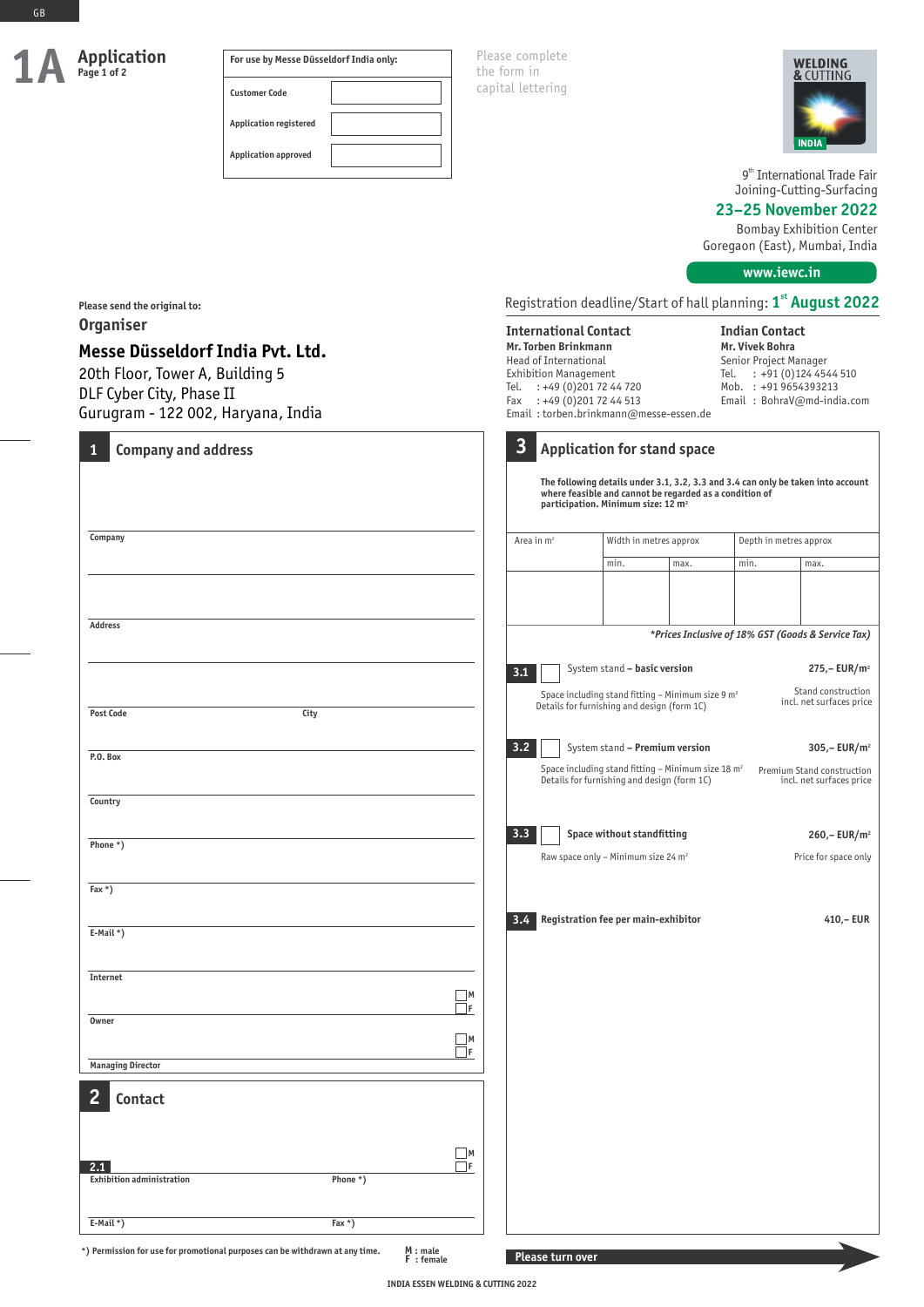| Application<br>Page 2 of 2                            |                                                                                                                                                                                                                                           |        |  |          | Please complete<br><b>WELDING</b><br>the form in<br>& CUTTING<br>capital lettering<br>INDIA                                                                                                                            |                                                                                                                                                                                                                                                                                                                            |  |  |
|-------------------------------------------------------|-------------------------------------------------------------------------------------------------------------------------------------------------------------------------------------------------------------------------------------------|--------|--|----------|------------------------------------------------------------------------------------------------------------------------------------------------------------------------------------------------------------------------|----------------------------------------------------------------------------------------------------------------------------------------------------------------------------------------------------------------------------------------------------------------------------------------------------------------------------|--|--|
| Please re-enter details<br>Company<br>Post Code, City |                                                                                                                                                                                                                                           |        |  |          |                                                                                                                                                                                                                        | 9 <sup>th</sup> International Trade Fair<br>Joining-Cutting-Surfacing<br>23-25 November 2022<br><b>Bombay Exhibition Center</b><br>Goregaon (East), Mumbai, India<br>www.iewc.in                                                                                                                                           |  |  |
|                                                       |                                                                                                                                                                                                                                           |        |  |          |                                                                                                                                                                                                                        | Registration deadline/Start of hall planning: 1 <sup>st</sup> August 2022                                                                                                                                                                                                                                                  |  |  |
|                                                       |                                                                                                                                                                                                                                           |        |  |          | <b>International Contact</b><br>Mr. Torben Brinkmann<br>Head of International<br><b>Exhibition Management</b><br>Tel. : +49 (0) 201 72 44 720<br>Fax : +49 (0) 201 72 44 513<br>Email: torben.brinkmann@messe-essen.de | <b>Indian Contact</b><br>Mr. Vivek Bohra<br>Senior Project Manager<br>Tel. : +91 (0) 124 4544 510<br>Mob. : +91 9654393213<br>Email: BohraV@md-india.com                                                                                                                                                                   |  |  |
| 4                                                     | Third party authorized signatory for all<br>legally binding actions for the exhibitor<br>Third party authorized signatory cannot however be considered as the exhibitor.<br>To be completed only if different from company address above. |        |  |          | <b>Alternative address for invoices</b><br>Company<br>Name                                                                                                                                                             | $\Box$ M<br>$\Box$ f                                                                                                                                                                                                                                                                                                       |  |  |
| Company                                               |                                                                                                                                                                                                                                           |        |  | $\Box$ M | Address                                                                                                                                                                                                                |                                                                                                                                                                                                                                                                                                                            |  |  |
| Name                                                  |                                                                                                                                                                                                                                           |        |  | □F       |                                                                                                                                                                                                                        |                                                                                                                                                                                                                                                                                                                            |  |  |
| Address                                               |                                                                                                                                                                                                                                           |        |  |          | <b>Post Code</b>                                                                                                                                                                                                       | City                                                                                                                                                                                                                                                                                                                       |  |  |
|                                                       |                                                                                                                                                                                                                                           |        |  |          | P.O. Box                                                                                                                                                                                                               |                                                                                                                                                                                                                                                                                                                            |  |  |
| <b>Post Code</b>                                      |                                                                                                                                                                                                                                           | City   |  |          | Country<br>Phone *)                                                                                                                                                                                                    | Fax $*$ )                                                                                                                                                                                                                                                                                                                  |  |  |
| P.O. Box                                              |                                                                                                                                                                                                                                           |        |  |          | E-Mail $*)$                                                                                                                                                                                                            |                                                                                                                                                                                                                                                                                                                            |  |  |
| Country                                               |                                                                                                                                                                                                                                           |        |  |          |                                                                                                                                                                                                                        | *) Permission for use for promotional purposes can be withdrawn at any time.                                                                                                                                                                                                                                               |  |  |
| Phone *)<br>Fax $*$ )                                 |                                                                                                                                                                                                                                           |        |  |          | M: male                                                                                                                                                                                                                |                                                                                                                                                                                                                                                                                                                            |  |  |
| E-Mail *)                                             |                                                                                                                                                                                                                                           |        |  |          | F: female                                                                                                                                                                                                              |                                                                                                                                                                                                                                                                                                                            |  |  |
| 5                                                     | Code nos. of products to be exhibited according<br>to the List of Exhibits (form 1D)<br>Please note that product codes are not automatically listed in the catalogue!                                                                     |        |  |          | New Delhi.<br>tion of the exhibitor's place of business.                                                                                                                                                               | By signing this application we accept as binding the Conditions of Participation<br>and the Terms of Business as issued by Messe Düsseldorf India Pvt. Ltd.,<br>The place of performance and jurisdiction for all mutual obligations is<br>New Delhi or, at the request of Messe Düsseldorf India Pvt. Ltd., the jurisdic- |  |  |
|                                                       |                                                                                                                                                                                                                                           |        |  |          |                                                                                                                                                                                                                        |                                                                                                                                                                                                                                                                                                                            |  |  |
|                                                       |                                                                                                                                                                                                                                           |        |  |          |                                                                                                                                                                                                                        |                                                                                                                                                                                                                                                                                                                            |  |  |
| Main area of presentation (list one only)             |                                                                                                                                                                                                                                           |        |  |          |                                                                                                                                                                                                                        |                                                                                                                                                                                                                                                                                                                            |  |  |
| Details of main exhibit:                              |                                                                                                                                                                                                                                           |        |  |          |                                                                                                                                                                                                                        |                                                                                                                                                                                                                                                                                                                            |  |  |
| Height                                                | Width                                                                                                                                                                                                                                     | Length |  | Weight   |                                                                                                                                                                                                                        |                                                                                                                                                                                                                                                                                                                            |  |  |
| 6                                                     | No. of proposed co-exhibitors<br>The co-exhibitor form 1B must be signed by both the main exhibitor<br>and the co-exhibitor with a company stamp if available and returned to                                                             |        |  |          | Place, Date                                                                                                                                                                                                            |                                                                                                                                                                                                                                                                                                                            |  |  |
|                                                       | Messe Düsseldorf India Pvt. Ltd.                                                                                                                                                                                                          |        |  |          |                                                                                                                                                                                                                        |                                                                                                                                                                                                                                                                                                                            |  |  |
|                                                       |                                                                                                                                                                                                                                           |        |  |          | Legally binding signature and company stamp                                                                                                                                                                            |                                                                                                                                                                                                                                                                                                                            |  |  |
|                                                       |                                                                                                                                                                                                                                           |        |  |          |                                                                                                                                                                                                                        |                                                                                                                                                                                                                                                                                                                            |  |  |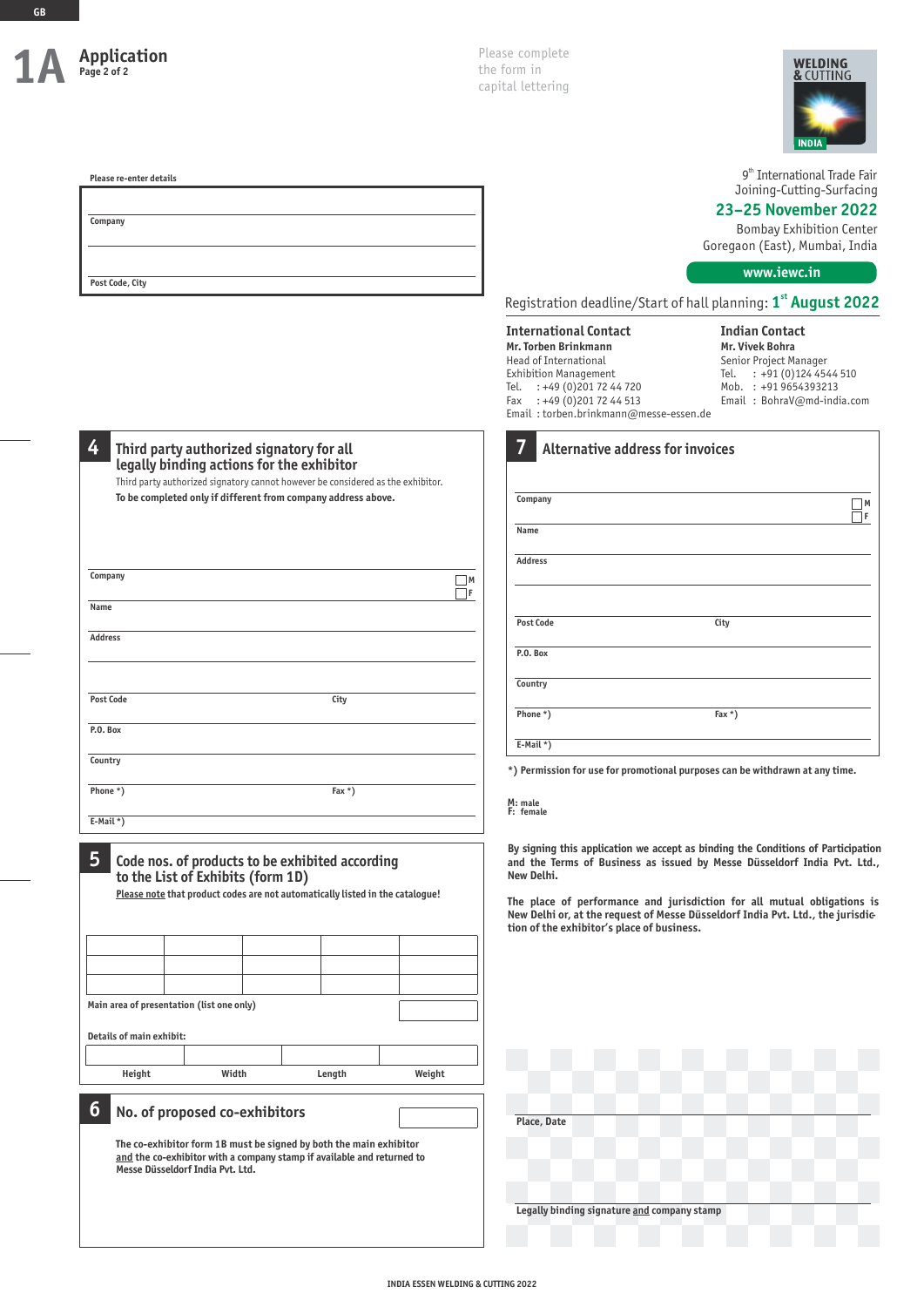# **Application as Co-exhibitor**

**For use by Messe Düsseldorf India only: Customer Code Application registered Application approved**

Please complete the form in capital lettering



9<sup>th</sup> International Trade Fair Joining-Cutting-Surfacing

# **23–25 November 2022**

Bombay Exhibition Center Goregaon (East), Mumbai, India

**www.iewc.in**

Registration deadline/Start of hall planning: **st 1 August 2022**

**International Contact Mr. Torben Brinkmann** Head of International Exhibition Management Tel. : +49 (0) 201 72 44 720<br>Fax : +49 (0) 201 72 44 513  $: +49(0)2017244513$ Email : torben.brinkmann@messe-essen.de **Indian Contact Mr. Vivek Bohra** Senior Project Manager Tel. : +91 (0)124 4544 510 Mob. : +91 9654393213 Email : BohraV@md-india.com

|                                                                                                                   | 4<br>Co-exhibitor                                      |                                                                 |         |
|-------------------------------------------------------------------------------------------------------------------|--------------------------------------------------------|-----------------------------------------------------------------|---------|
|                                                                                                                   | Company                                                |                                                                 |         |
|                                                                                                                   | <b>Address</b>                                         |                                                                 |         |
| City                                                                                                              | <b>Post Code</b>                                       | City                                                            |         |
|                                                                                                                   | P.O. Box                                               |                                                                 |         |
|                                                                                                                   | Country                                                |                                                                 |         |
|                                                                                                                   | Phone *)                                               | Fax $*$ )                                                       |         |
|                                                                                                                   | $E-Mail *$ )                                           | Internet                                                        | M<br>٦F |
|                                                                                                                   | <b>Owner</b>                                           |                                                                 | M<br>₫F |
|                                                                                                                   | <b>Managing Director</b>                               |                                                                 |         |
|                                                                                                                   | 5<br>Contact<br>5.1                                    |                                                                 | M<br>ΠF |
|                                                                                                                   | <b>Exhibition administration</b>                       | Phone *)                                                        |         |
| o of the main exhibitor                                                                                           | $E-Mail *$                                             | Fax $*$ )                                                       |         |
| withdrawn at any time.<br>M : male<br>F : female<br>f main exhibitor<br>$\Box$ yes<br>$\Box$ no<br>f co-exhibitor | 6<br>to pay the following fee<br>Co-exhibitor fee<br>г | We are aware that as a co-exhibitor we are required<br>910,-EUR |         |
| $\Box$ no<br>$\Box$ yes                                                                                           |                                                        |                                                                 |         |
| exhibited according<br>$n 1D$ ).                                                                                  |                                                        |                                                                 |         |
|                                                                                                                   |                                                        |                                                                 |         |
| the Conditions of Participation and the Terms<br>t. Ltd., New Delhi.                                              | Place, Date                                            |                                                                 |         |
| nutual obligations is New Delhi or, at the re-<br>lhi, the jurisdiction of the exhibitor's place of               |                                                        |                                                                 |         |
|                                                                                                                   |                                                        | Legally binding signature and company stamp of the co-exhibitor |         |

**Please send the original to: Organiser**

# **Messe Düsseldorf India Pvt. Ltd.**

20th Floor, Tower A, Building 5 DLF Cyber City, Phase II Gurugram - 122 002, Haryana, India

| 1<br><b>Main exhibitor</b>                                                                                       |  |  |  |  |  |  |
|------------------------------------------------------------------------------------------------------------------|--|--|--|--|--|--|
| Company                                                                                                          |  |  |  |  |  |  |
|                                                                                                                  |  |  |  |  |  |  |
| <b>Address</b>                                                                                                   |  |  |  |  |  |  |
|                                                                                                                  |  |  |  |  |  |  |
| <b>Post Code</b><br>City                                                                                         |  |  |  |  |  |  |
| P.O. Box                                                                                                         |  |  |  |  |  |  |
| Country                                                                                                          |  |  |  |  |  |  |
| Phone *)                                                                                                         |  |  |  |  |  |  |
| Fax $*$ )                                                                                                        |  |  |  |  |  |  |
| $E-Mail *$ )                                                                                                     |  |  |  |  |  |  |
|                                                                                                                  |  |  |  |  |  |  |
| Place, Date                                                                                                      |  |  |  |  |  |  |
|                                                                                                                  |  |  |  |  |  |  |
| Legally binding signature and company stamp of the main exhibitor                                                |  |  |  |  |  |  |
| M : male<br>*) Permission for use for promotional purposes can be withdrawn at any time.<br>F : female           |  |  |  |  |  |  |
| $\overline{2}$<br><b>Billing Address is address of main exhibitor</b><br>yes<br>□ no                             |  |  |  |  |  |  |
| <b>Billing Address is address of co-exhibitor</b><br>$\sqcap$ no<br>$ $ yes                                      |  |  |  |  |  |  |
| $\overline{\mathbf{3}}$<br>Code nos. of products to be exhibited according<br>to the List of Exhibits (form 1D). |  |  |  |  |  |  |
|                                                                                                                  |  |  |  |  |  |  |

**By signing this application we accept as binding the Conditions of Participation and the Terms Place, Date of Business as issued by Messe Düsseldorf India Pvt. Ltd., New Delhi.**

The place of performance and jurisdiction for all mutual obligations is New Delhi or, at the re-<br>quest of Messe Düsseldorf India Pvt. Ltd., New Delhi, the jurisdiction of the exhibitor's place of<br>business.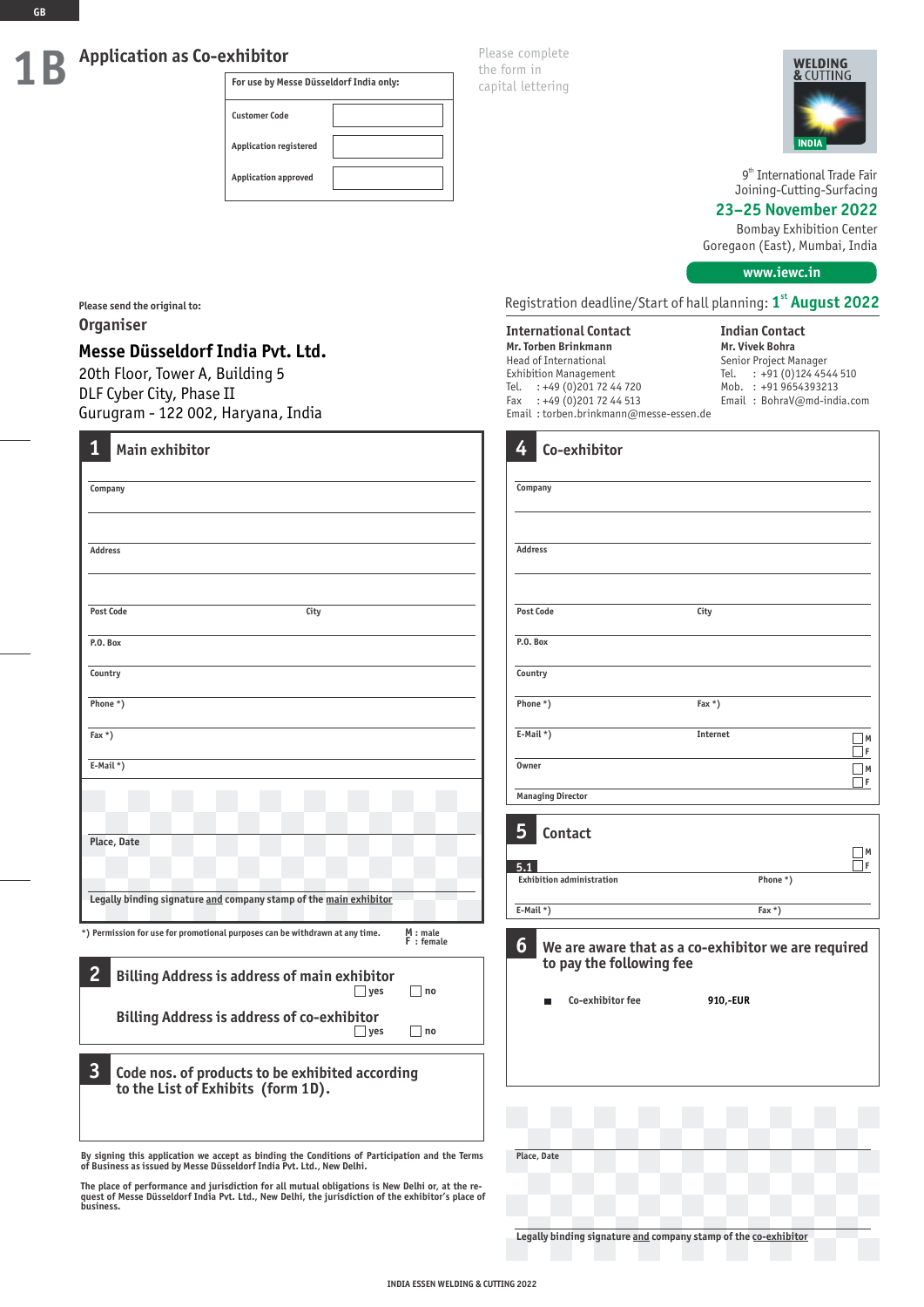| For use by Messe Düsseldorf India only: | 1.0 |
|-----------------------------------------|-----|
| <b>Customer ID</b>                      |     |
| Order number                            |     |
| <b>Online-application ID</b>            |     |



9<sup>th</sup> International Trade Fair Joining-Cutting-Surfacing

**23–25 November 2022**

Bombay Exhibition Center Goregaon (East), Mumbai, India

**www.iewc.in**

**Please send the original to:**

# **Organiser**

**GB**

**C**

# **Messe Düsseldorf India Pvt. Ltd.**

20th Floor, Tower A, Building No. 5 DLF Cyber City, Phase II Gurugram - 122002, India Tel.: +91 (0)124 4544 500 Email: info@md-india.com

| 1<br>Legal name and address of the exhibitor*<br>(contract partner/service recipient* of Messe Düsseldorf India Pvt. Ltd.) |  |
|----------------------------------------------------------------------------------------------------------------------------|--|
|                                                                                                                            |  |
|                                                                                                                            |  |
| Company                                                                                                                    |  |
|                                                                                                                            |  |
| Contact person - first name/surname                                                                                        |  |
| Phone                                                                                                                      |  |
| * after notification of admission by Messe Düsseldorf India Pyt. Ltd.                                                      |  |

**Data protection regulations see www.iewc.in**

# **Services included in the package price Stand assembly and dismantling including all ancillary expenses**

#### **Basic Package**

Providing prefabricated shell scheme stalls made of R8 and R8 Plus System with white powder coated aluminium, laminated white infill panels and the following accessories for 9 m<sup>2</sup>booth:

- Hanging wooden fascia board (180x30 cm) lettering (max 20 letters per aisle)
- Carpet in colour grey
- 1 Sideboard (lockable)
- 3 Chairs
- 1 Square Table (70 x 70 cm)
- $\cdot$  1 Spotlight 100 W per 3m<sup>2</sup>
- 1 Power socket
- 1 Waste basket

#### **Premium Package**

Providing prefabricated shell scheme stalls made of R8 and R8 Plus System with white powder coated aluminium, laminated white infill panels and the following accessories for 18m<sup>2</sup> booth :

- Signet board (200x95cm) lettering (max 20 letters per aisle)
- 2 x 1 meter lockable cabin
- Superior quality, hard –wearing carpeting in colour grey
- 1 Sideboard (lockable)
- 4 Chairs
- 1 Rectangular Table (120x70cm)
- 1 HQI spot 150 W per 3  $m<sup>2</sup>$
- 1 Power socket
- 1 Waste basket

Registration deadline/Start of hall planning: **st 1 August 2022**

# **Anshuman Bhagwat**

Direct: +91 (0)124 4544 506 E-mail: BhagwatA@md-india.com



**2 275.– EUR/m**



**2 305.– EUR/m**

**Prices inclusive of 18% GST (Goods & Service Tax)** 

**For additional lighting, outlets etc. it is necessary to order a separate electric main connection.** 

**Any waiver of individual company-specific or general services shall constitute no claim to reduction of the participation fee.** 

**The samples pictured here are available in either row or corner stand options.**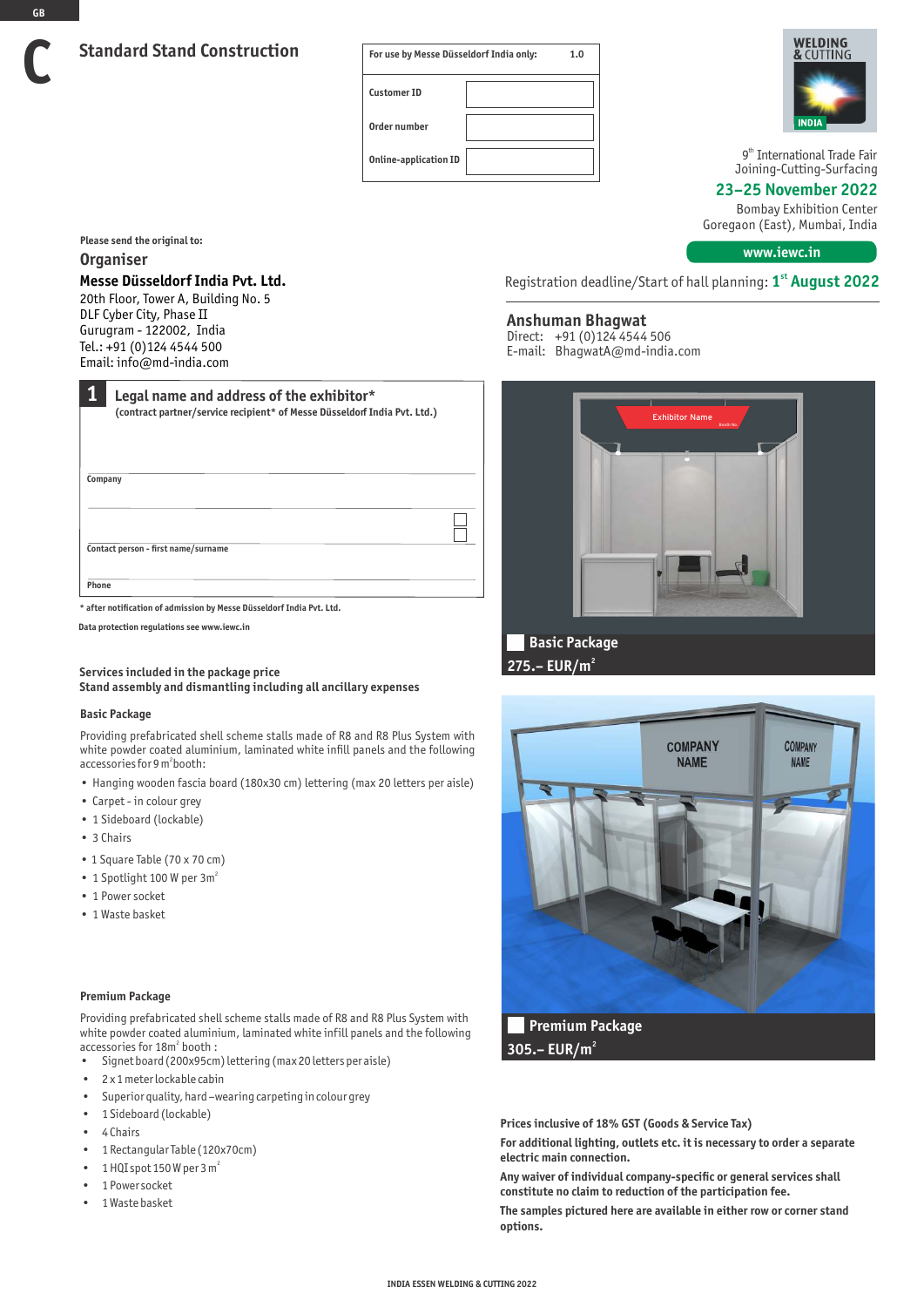

9<sup>th</sup> International Trade Fair Joining-Cutting-Surfacing

**23–25 November 2022**

Bombay Exhibition Center Goregaon (East), Mumbai, India

Please insert the code-numbers into the registration form:

| Code         | Term for merchandise                                                                              | Code | Term for merchandise                             | Code | Term for merchandise                              |
|--------------|---------------------------------------------------------------------------------------------------|------|--------------------------------------------------|------|---------------------------------------------------|
|              |                                                                                                   | 450  | Gas shielded arc surfacing                       | 9290 | Flow controller                                   |
|              |                                                                                                   | 460  | Submerged arc surfacing                          | 9300 | Air compressors                                   |
|              | I Plant and equipment for joining,                                                                |      |                                                  | 9310 | Manipulators                                      |
|              | surfacing and cutting processes                                                                   | 3    | Plant and equipment, including automation,       | 9320 | Wet collectors                                    |
| $\mathbf{1}$ | Plant and equipment, including automation,                                                        |      | mechanization and industrial robots, for brazing | 9330 | Testing equipment                                 |
|              | mechanization and industrial robots, for the<br>welding of metal, ceramic and composite materials |      | and soldering                                    | 9340 | Powder feeder                                     |
| 10           | Flash welding                                                                                     | 470  | Surfacing by brazing and soldering               | 9350 | Robotics                                          |
| 20           | Stud welding                                                                                      | 471  | Strap brazing                                    | 9360 | Soundproof rooms                                  |
| 30           | Projection welding                                                                                | 480  | Electron beam brazing and soldering              | 9370 | Spray booths                                      |
| 40           | Diffusion welding                                                                                 | 490  | Debrazing, desoldering                           |      |                                                   |
| 50           | Electrogas welding                                                                                | 500  | Flame brazing and soldering                      | 4.5  | Filler materials for thermal spraying             |
| 60           | Electron beam welding                                                                             | 510  | High-temperature brazing                         | 9380 | Other powders                                     |
| 70           | Electroslag welding                                                                               | 511  | Induction soldering                              | 9390 | Wires                                             |
|              | Narrow gap welding                                                                                | 520  | Bit soldering, block brazing, roller tinning     | 9400 | Intermetallic powders                             |
| 80           | Tubular wire welding                                                                              | 530  | Laser brazing and soldering                      | 9410 | Carbide powders                                   |
| 90           |                                                                                                   | 540  | Arc brazing                                      | 9420 | Ceramic powders (metal oxides/nitrides)           |
| 100          | Flux cored arc welding                                                                            | 550  | Light beam brazing and soldering                 | 9430 | Ceramic rods                                      |
| 110          | Gas pressure welding                                                                              | 560  | Bath, wave and drag brazing and soldering        | 9440 | Metal powders                                     |
| 120          | Gas welding                                                                                       | 570  | Microbrazing and soldering                       | 9450 | Self Fluxing powders                              |
| 130          | Thermit welding                                                                                   | 580  | Furnace brazing and soldering                    | 9460 | Powder mixtures                                   |
| 140          | Induction welding                                                                                 | 590  | Friction brazing                                 | 9470 | Thermoplastics                                    |
| 150          | Cold pressure welding                                                                             | 600  | Salt bath brazing and soldering                  |      |                                                   |
| 160          | Enclosed resistance fusion welding                                                                | 610  | Wave soldering                                   |      |                                                   |
| 170          | Capacitor discharge welding                                                                       | 620  | Dip brazing and soldering                        | 4.7  | <b>Finishing services</b>                         |
| 180          | Laser welding                                                                                     | 630  | Ultrasonic brazing and soldering                 | 9480 | Superfinishing                                    |
| 190          | Manual metal arc welding                                                                          | 640  | Hot gas soldering                                | 9490 | Grinding                                          |
| 200          | Pulsed arc welding                                                                                | 650  | Resistance brazing and soldering                 | 9500 | Machining                                         |
| 210          | Light beam welding                                                                                | 660  | Reflow soldering                                 | 9510 | Other                                             |
| 220          | Magnetic pulse welding                                                                            |      |                                                  |      |                                                   |
| 221          | Multiple-wire welding                                                                             | 4    | Plant and equipment, including automation,       | 4.8  | Testing, research & development, education        |
| 230          | MIG/MAG (GMA) welding                                                                             |      | mechanization and industrial robots, for thermal | 9520 | Education                                         |
| 240          | Microwelding                                                                                      |      | spraying and other coating processes             | 9530 | Market research                                   |
| 250          | Plasma-TIG welding                                                                                |      | 4.1 Thermal spraying processes                   | 9540 | Test coupons                                      |
| 260          | Plasma welding                                                                                    | 9120 | Atmospheric corrosion                            | 9550 | Testing services / equipment / supplies           |
| 270          | Resistance butt welding                                                                           | 9130 | Abradable applications                           |      |                                                   |
| 280          | Friction welding                                                                                  | 9140 | Electrical/electronics                           | 4.9  | Other coating methods                             |
| 290          | Seam welding                                                                                      | 9150 | Clearance control                                | 730  | Aluminizing                                       |
| 300          | Butt seam welding with rotary transformer                                                         | 9160 | High temperature corrosion                       | 740  | Anodizing                                         |
| 310          | Explosive welding                                                                                 | 9170 | Reclamation                                      |      | 750 CVD (Chemical Vapour Deposition/CVD (chemical |
| 320          | Butt seam welding with sliding contacts                                                           | 9180 | Vacuum plasma                                    |      | vapor deposition)                                 |
| 330          | Magnetically impelled arc butt (MIAB) welding                                                     | 9190 | Wear resistance                                  | 760  | Electrolytic oxidation                            |
| 331          | Tandem welding                                                                                    | 9200 | Thermal barrier                                  | 770  | Enameling                                         |
| 340          | Ultrasonic welding                                                                                |      |                                                  | 780  | Painting, varnishing                              |
| 350          | Firecracker welding                                                                               | 4.2  | Preparation equipment & supplies                 | 790  | Flame cleaning and phosphatising                  |
| 360          | Submerged arc welding                                                                             | 9210 | Pressure and vacuum blasting                     | 800  | Plastic coating                                   |
| 370          | Roll butt seam welding                                                                            |      | 9220 Masking compounds and tanes                 |      | 810 Metallizing                                   |

- 
- 380 Resistance spot welding
- 390 TIG (GTA) welding
	- **2 Plant and equipment, including automation, mechanization and industrial robots, for weld surfacing and cladding**
- 400 Electroslag surfacing
- 410 Laser surfacing
- 420 Plasma surfacing
- 430 Friction surfacing
- 440 Explosive and roll cladding
- 9220 Masking compounds and tapes
- 9230 Blasting media

# **4.3 Finishing equipment**

- 9240 Finishing tools and grinding wheels
- 9250 Sand-blasting equipment
- 9260 Sealants

#### **4.4 Other equipment**

- 9270 Exhaust systems/bag houses
- 9280 Automated spraying systems
	- **INDIA ESSEN WELDING & CUTTING 2022**

# 830 Dip coating 840 Tin, zinc, nickel, copper and chromium plating

820 PVD (Physical Vapour Deposition)/PVD (physical vapor

- **5 Plant equipment, including automation, mechanization and industrial robots, for thermal cutting and erosion**
- 850 Oxy-fuel gas cutting

deposition)

- 860 Oxygen lancing
- 870 Flame scarfing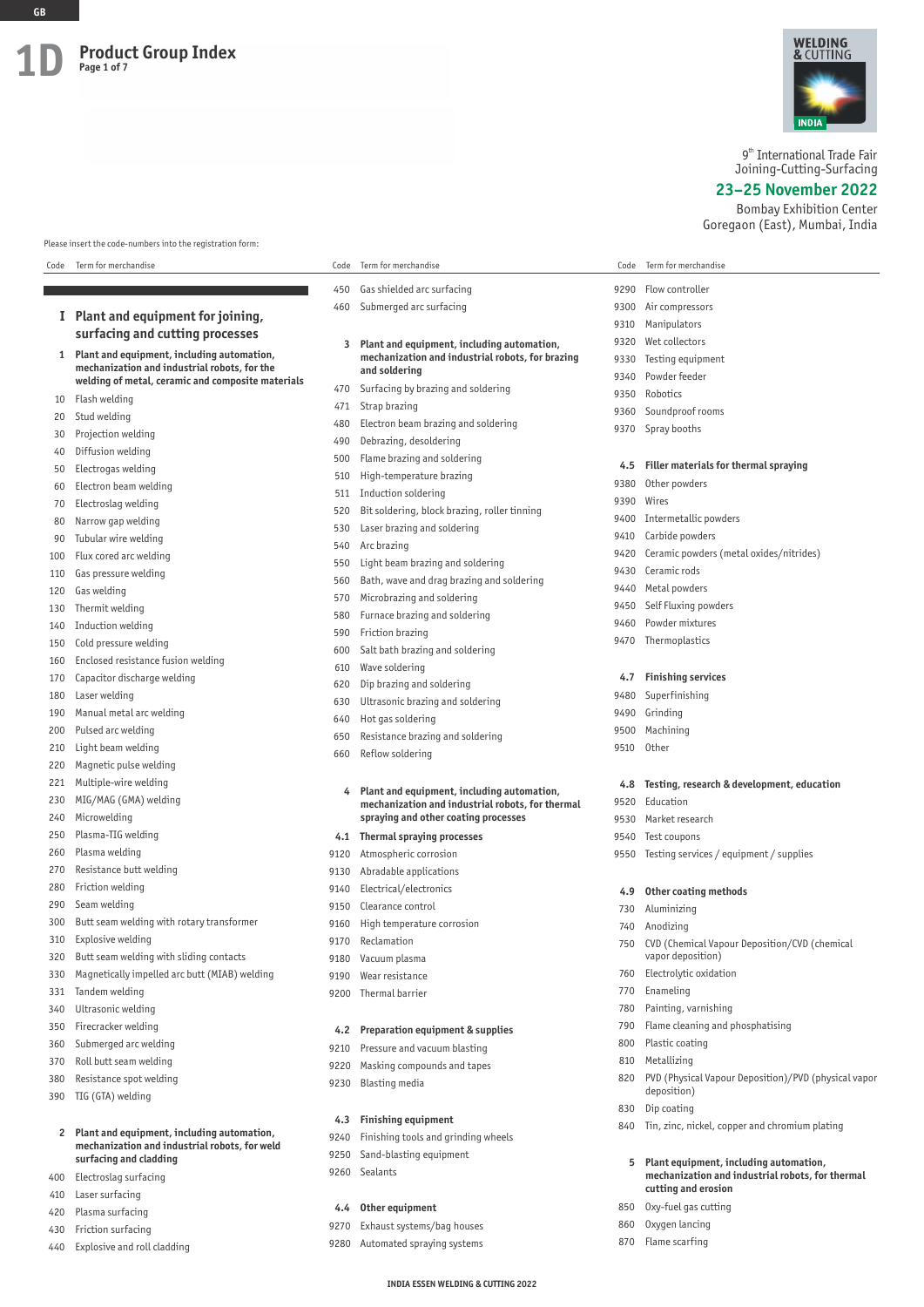#### Please insert the code-numbers into the registration form:

- 880 Brennfugen/Flame gouging
- 890 Spark erosion and chemical machining
- 900 Flame cleaning
- 910 Carbon arc cutting
- 920 Laser beam cutting and drilling, electron beam lancing
- 930 Air arc gouging
- 940 Arc-oxygen cutting
- 950 Flame and fusion cutting with metal or mineral powder
- 960 Plasma scarfing
- 970 Plasma cutting
- 980 Water jet cutting, water abrasive jet cutting

# **6 Plant and equipment, including automation, mechanization and industrial robots, for the welding of plastics**

- 990 Extrusion welding
- 1000 Heated tool welding
- 1010 High frequency welding of plastics
- 1020 Light beam welding of plastics
- 1030 Friction welding of plastics
- 1040 Ultrasonic welding of plastics
- 1050 Vibration welding of plastics
- 1060 Hot gas welding of plastics

#### **7 Plant and equipment and joining elements, including automation, mechanization and industrial robots, for positive and non-positive joining**

- 1130 Flanging
- 1140 Wire netting, wire weaving
- 1150 Tamp joining
- 1160 Hanging, expanding, clamping, wedging, extending
- 1170 Seaming
- 1180 Joining by extrusion or drawing
- 1190 Joining by forming
- 1200 Joining by lockforming (lockseaming)
- 1210 Joining by compression or squeezing 1220 Joining by widening or tightening (rolling in of tubes,
- botting, beading)
- 1230 Joining by winding
- 1240 Stapeling (using by wirestaples)
- 1250 Riveting
- 1260 Pressure joining (press-fitting, shrinkfitting, expansion-fitting)
- 1270 Screwing
- 1280 Joining elements (rivets, tubular rivets, tap rivets, pop rivets, blind rivet nuts, bolts, screws)
	- **8 Plant and equipment, including automation, mechanization and industrial robots, for special applications**
- 1300 Torch cleaning, automatic torch cleaning systems
- 1310 Systems for feeding, positioning, tipping or conveying (e.g. nut feeding systems)
- 1320 Production equipment and production lines
- 1330 Orbital welding equipment

#### Code Term for merchandise Code Term for merchandise Code Term for merchandise

- 1340 Stack cutting
- 1350 Repair welding and cutting
- 1360 Underwater cutting
- 1370 Underwater welding
- 1380 Welding, brazing, soldering and thermal cutting and surfacing in space

# **II Plant and equipment for heat treatment and other production processes**

- **1 Plant and equipment, including automation, mechanization and industrial robots, for heat treatment**
- 1400 Diffusion annealing
- 1410 Flame stress relieving
- 1420 Flame straightening
- 1430 Flame heating
- 1440 Hardening, tempering, annealing
- 1450 Induction heating
- 1460 Normalizing
- 1470 Furnace heating
- 1480 Stress relief annealing
- 1490 Soft annealing
- 1500 Resistance heating

#### **2 Plant and equipment, including automation, mechanization and industrial robots, for other production processes**

#### 1600 Bending, pipe bending

- 1601 Millining, compressing, drawing
- 1610 Drilling
- 1620 Turning, milling, planing
- 1630 Edge preparation (e.g. plate and pipe chamfering machines)
- 1640 Casting
- 1650 Surface preparation and finishing
- 1660 Polishing
- 1670 Cold dressing
- 1680 Sawing
- 1690 Sintering and hot isostatic pressing
- 1700 Grinding
- 1710 Cutting (e.g. plate shearing), slamping, nibbling
- 1711 Welding conditioning
- 1720 Blasting
- 1730 Vibratory stress relieving
- 1740 Pumping

# **III General productions equipment, systems for computer aided manufacture, data processing, manual and automatic control engineering, automation**

- 1900 CAD, CAM, CAQ, CIM and CAP systems
- 1910 Capture, checking and processing of process and production parameters



9<sup>th</sup> International Trade Fair Joining-Cutting-Surfacing

#### **23–25 November 2022**

Bombay Exhibition Center Goregaon (East), Mumbai, India

- 1920 Industrial plant
- 1930 Camera systems for monitoring design and production processes
- 1940 Seam tracking and welding head guidance systems
- 1941 Optics for laser welding and/or cutting
- 1950 Programs (software)
- 1960 Computers and other hardware (mini and microcomputers, PCs, mainframes, process computers, printers, plotters, processors, etc.)
- 1970 Mass production, flexible production facilities and welding lines
- 1980 Control engineering (pressure switches, solenoid and plasma valves, etc.)

# **IV Plant for the production of filler materials and consumables**

2000 Acetylene generators and filling stations

2020 Gas manufacturing and liquefying plants 2030 Brazing filler and solder production plants 2040 Welding wire production plants

2060 Welding flux production plants

2050 Welding electrode and flux cored wire production

**V Workshop and workplace equipment, safety equipment, health and safety 1 Workshop and workplace equipment, safety** 

2100 Slinging gear, cranes and elevators (crane systems, lifting forks and beams, slewing cranes, lifting

magnets, electric chain hoists) 2110 Work tables (e.g. welding and cutting tables)

2160 At-source welding fume extraction systems

2190 Weld fume filters and filtration systems 2200 Protection devices against fires and explosions 2210 Protection equipment against high energy radiation

2211 Stationary vacuum cleaners for industrial use

2170 Sound absorbing materials, soundproof chambers 2180 Safety device for industrial robots (e.g. door locking systems, control boards, visual supervision systems)

2010 Conveying systems

plants

**equipment**

2120 Heat recovery systems 2130 Load turning devices 2140 Transparent/opaque screens 2150 Soldering fume filters 2155 Machine protection gates

(stationary, mobile)

(e.g. X-rays, laser)

2220 Exhaust and ventilation systems 2230 Work benches, workshop lockers 2240 Workshop stools, aids to stability 2250 Workshop trolleys, cylinder trolleys

2181 Welding booths 2182 Welding curtains 2183 Protective screens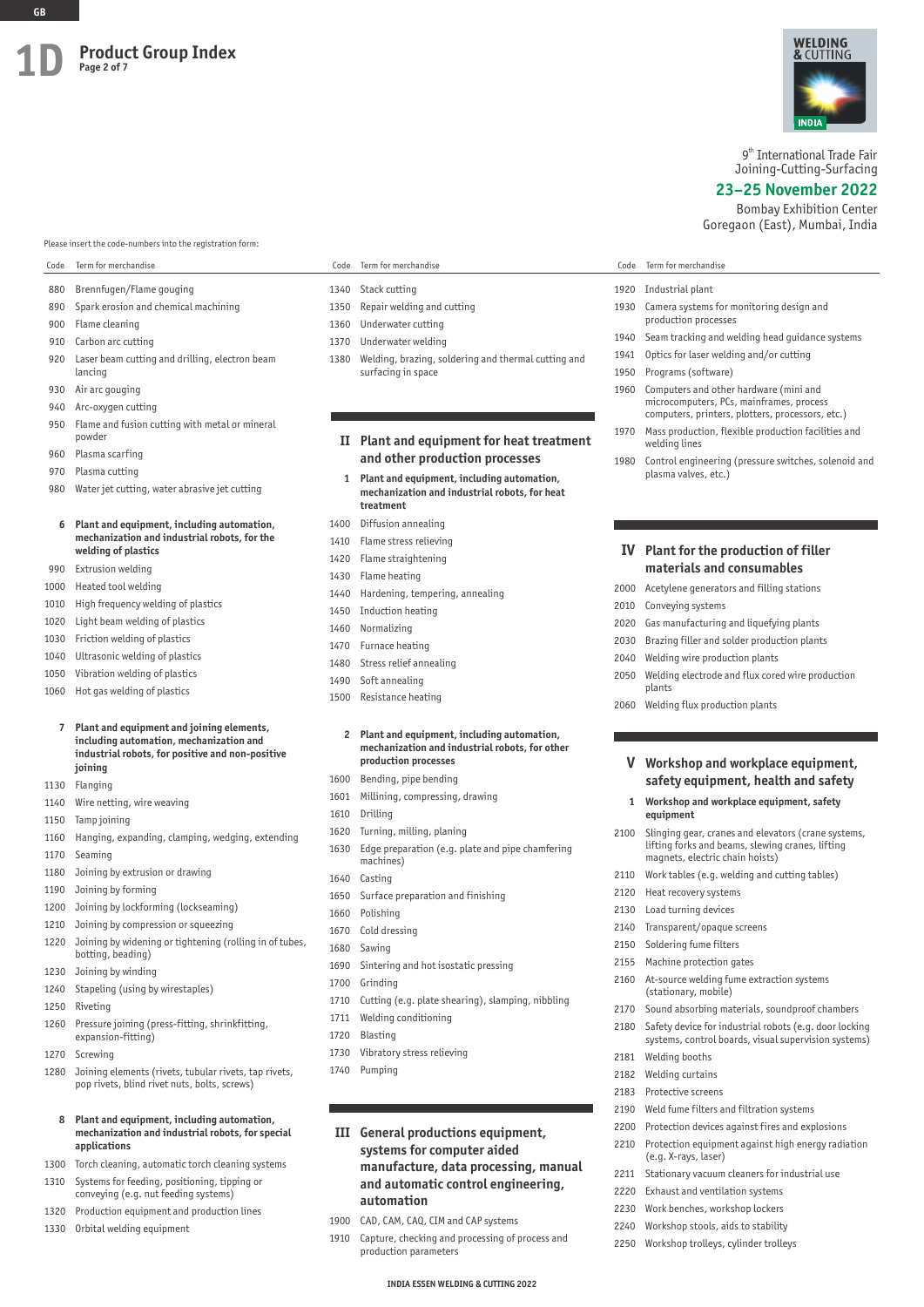#### Please insert the code-numbers into the registration form:

# 2260 Tools 2270 Other protective and safety devices (e.g. signs warning against possible Hazards, fi re extinguishers, fi re blankets)

# **2 Health and safety (personal protective equipment)**

- 2300 Respiratory protection (filters-, insulating devices)
- 2310 First aid equipment, medicines
- 2320 Ear protection (wadding, ear plugs, ear muffs)
- 2330 Laser protection
- 2340 Protective clothing (helmets, aprons, garments, shoes, gloves)
- 2350 Welder's head screens and shields, protective goggles, eye protective filters
- 2360 Other protective equipment

## **VI Accessories**

#### **1 General accessories**

- 2400 Equalizing systems (e.g. for spot welding guns)
- 2410 Weld backings and adhesive tapes (for one sided welding)
- 2411 Torch-neck changing systems
- 2420 Torch and welding head manipulation systems 2430 Controlled feeding devices (e.g. for adhesives, solders
- and powders) 2431 Wire-guide spiral
- 2440 Wire feeders
- 2450 Turntables and tilt-turn positioners, lift tables
- 2460 Pressure cylinders for pressure and resistance welding
- 2470 Workpiece storage equipment (belts, pallets, stores)
- 2480 Resistance welding electrodes
- 2485 Materials for resistance welding electrodes
- 2490 TIG (GTA) welding electrodes
- 2500 Electrode holders
- 2510 Electrode grinding devices
- 2520 Gas lighters
- 2530 Globoidal drive
- 2540 Clamps (terminals, earthing, workpiece) and polarity testers
- 2550 Cooling systems
- 2551 Magnetic valves
- 2552 Water, oil, air-cooler
- 2560 Magnets for welding, magnetic handling equipment
- 2570 Assembly systems, assembling and positioning devices (clamps, roller blocks, line-up clamps)
- 2571 Plasma valves
- 2580 Spot welding guns
- 2581 Robot holding bracket
- 2590 Chipping hammers and wire brushes
- 2600 Hoses, hose couplings, hose connections, hose package
- 2610 Hose press
- 2611 Welding-sets, diesel or gasoline driven
- 2620 Filler, wire spools
- 2630 Welding flux feeding and recovery devices

#### Code Term for merchandise Code Term for merchandise Code Term for merchandise

- 2640 Welding mirrors
- 2650 Welding leads and connectors
- 2660 Secondary cables for resistance welding
- 2670 Clamping systems, clamping elements
- 2671 Steel-wire brushes and hand brushes for welds
- 2680 Drying cabinets (electrodes and fluxes), heated quivers, baking ovens
- 2690 Workpiece handling systems (lift and shift systems, dial tables) other accessories, pumps and other auxiliary equipment
- 2691 Tool changing systems
- 2695 Tools for joint preparation
- 2700 Other accessories, pumps and other auxiliary equipment

#### **2 Gas supply accessories**

- 2710 Gas sources/tanks with pipework and valves (storage tanks, tankers, containers, cylinder racks and batteries, individual cylinders)
- 2720 Central switching, pressure regulating and safety units, gas mixing units and valves for supply pipework (switching, pressure regulating and safety devices, valves, gas filters, gas flow and pressure meters)
- 2730 Equipment for gas takeoff stations (stop valves, pressure regulators, gas mixers, safety devices, takeoff boards)
- 2740 Individual cylinders (pressure reducers and antiflashback and backflow devices)
- 2750 Special equipment and general accessories (automatic switching and pressure control systems, gas analyzers, pipe identification stickers, clamps etc.)

#### **VII Filler materials**

- **1 Filler materials for welding and thermal cutting**
- **1.1 Fillers and materials for welding and coating specific materials (classified by material groups)**
- 2800 Welding fillers for high alloy steels
- 2810 Welding fillers for high alloy cast steels
- 2820 Welding fillers for plastics
- 2830 Welding fillers for non-ferrous metals and alloys
- 2840 Welding fillers for unalloyed and low alloy steels
- 2850 Welding fillers for unalloyed and low alloy cast steels
- 2860 Welding fillers for wear and corrosion resisting
- deposits
- 2870 Welding fillers for other materials

#### **1.2 Fillers and materials for welding, cutting and coating (classified by types)**

2880 Wires, strips and plates for submerged arc and electroslag welding

**INDIA ESSEN WELDING & CUTTING 2022**

- 2890 Wires and strips for micro welding
- 2900 Wire electrodes for gas metal-arc welding
- 2910 Flux cored wires and strips
- 2920 Tubular stick electrodes
- 2930 Welding fluxes
- 2940 Gas welding rods
- 2950 TIG (GTA) welding rods

# 9<sup>th</sup> International Trade Fair

WELDING **ጼ**  $\cap$  itting

Joining-Cutting-Surfacing

#### **23–25 November 2022**

Bombay Exhibition Center Goregaon (East), Mumbai, India

|  | Code |  |  | Term for merchandise |
|--|------|--|--|----------------------|
|--|------|--|--|----------------------|

- 2960 Gouging and thermal cutting electrodes
- 2970 Underwater welding and cutting electrodes
- 2980 Thermit welding materials
- 2990 Covered electrodes (manual metal arc welding)
- 3000 Filler materials for laser welding
	- **2 Filler materials for thermal spraying**
- **2.1 Filler materials for thermal spraying (classified by composition)**
- 3010 Carbide powders
- 3020 Ceramic powders (metal oxides/nitrides)
- 3030 Metal powders and wires
- 3040 Powder mixtures
- 3050 Thermoplastics

powders)

3100 Lead-tin solders 3110 Solders for aluminium

3130 Other solders

3140 Aluminium brazing fillers 3150 Gold containing brazing fillers 3160 Copper/brass brazing fillers 3170 Nickel base brazing fillers 3180 Palladium containing brazing fillers 3190 Phosphorus containing brazing fillers 3200 Platinum containing brazing fillers

3210 Silver brazing fillers

base) 3230 Other brazing fillers

3240 Flux cored rods 3250 Flux coated rods

3270 Preforms and foils 3280 Brazing and soldering pastes 3290 Filler precoated plates

3310 Stranded rods

#### **2.2 Filler materials for thermal spraying (classified by process and type of spray material)**

3060 Filler materials for flame spraying (wires, rods,

**3 Filler materials for brazing and soldering 3.1 Solders (classified by composition)**

3120 Tin-lead solders with or without Cu, Ag, P additions

**3.2 Brazing fillers (classified by composition)**

3220 Special brazing fillers (cobalt, titanium, zirconium

**3.3 Forms of solders and brazing filler**

3260 Brazing and soldering wires, rods and strips

3300 Lotpulver/Brazing and soldering powders

3070 Filler materials for arc spraying(wires) 3080 Filler materials for plasma spraying (powders) 3090 Filler materials for molten metal spraying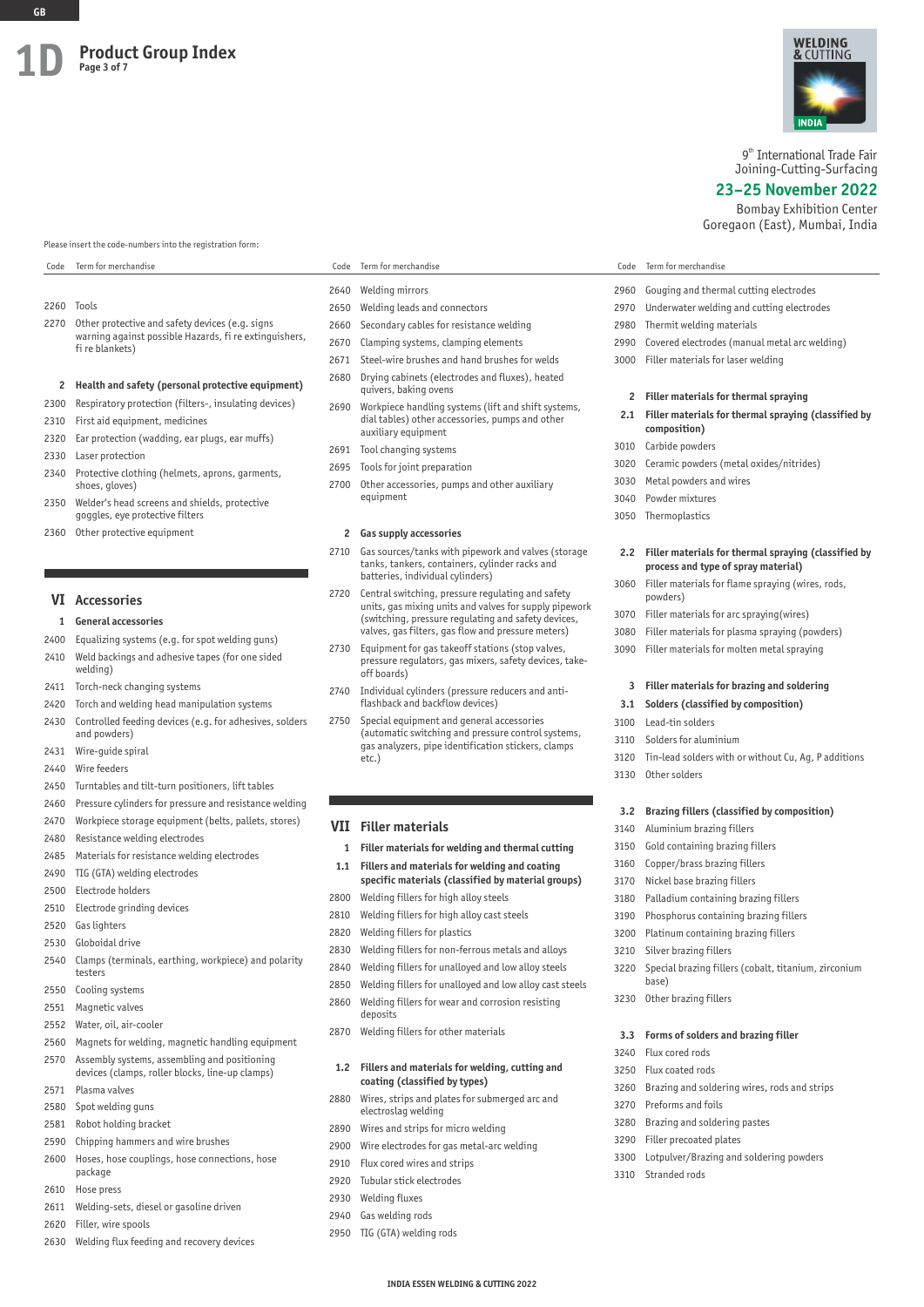Please insert the code-numbers into the registration form:

#### Code Term for merchandise Code Term for merchandise Code Term for merchandise

# **VIII Adhesive bonding, sealing, applying**

# **1 Adhesives**

- 9600 Epoxy resins (1C, 2C) 9610 Polyurethanes (1C, 2C) 9620 Reactive hotmelts 9630 Cyanoacrylates 9640 Anaerobically curing adhesives 9650 Acrylate adhesives 9660 Silicones 9670 MS-polymers 9680 Structural pressure sensitive adhesives (PSA) **2 Adhesive application**
- 9690 Cartridges
- 9700 Application systems
- 9710 Automatisation
- 9720 Control system adhesive application
- 9730 Dosers
- 9740 Conveyers
- 9750 Mixers (dynamic, static)

#### **3 Surface treatment**

- 9760 Solvent containing systems
- 9770 Mechanical processes (grinding, blasting)
- 9780 Water based systems (neutral, acid, alkaline)
- 9790 Wet chemical processes (etching, phosphatating, anodizing, others)
- 9800 Dry chemical processes (silicoater, low pressure plasma, atmospheric pressure plasma, others)
- 9810 Primer/Adhesion promoters

# **4 Consulting**

- 9820 Adhesive selection
- 9830 Design in adhesive bonding
- 9840 Characterisation of adhesives
- 9850 Quality management
- 9860 Auditing of processes
- 9870 Auditing of companies
- 9880 Plant construction (Plasma equipment)
- 9890 Paint/lacquer technology
- 9900 Fibre reinforced plastic technology
- 9910 Adhesive application
- 9920 Integration into the production (production planning)
- 9930 Health and safety
- 9940 Surface analysis
- 9950 Adhesive development
- 9960 Electrochemistry/corrosion
- 9970 Testing of materials and components

#### **5 Research and development**

- 9980 Adhesive selection
- 9990 Design in adhesive bonding
- 10000 Characterisation of adhesives
- 10010 Plant construction (plasma equipment)

# 10020 Paint/lacquer technology 10030 Fibre reinforced plastic technology 10040 Adhesive application 10050 Integration into the production (production planning) 10060 Surface analysis 10070 Molecular modelling 10080 Adhesive development 10090 Electrochemistry/corrosion

10100 Testing of materials and components

#### **6 Workforce qualification**

- 10110 European Adhesive Bonder (EAB) 10120 European Adhesive Specialist (EAS) 10130 European Adhesive Engineer (EAE)
- 10140 Fiber Composite Assembler

#### **7 Others**

- 10150 Specialist printer
- 10160 Technology broker
- 10170 Certification body of the Federal Railway Authority

# **IX Consumables other than filler materials**

#### **1 Gases**

- 3400 Fuel gases (acetylene, butane, natural gas, methane)
- 3410 Doping and test gas
- 3420 Compressed air
- 3430 Liquid gas
- 3440 Hydrogen-nitrogen mixture
- 3450 Inert gases (argon, neon, helium)
- 3460 Carbon dioxide
- 3470 Gas mixtures
- 3480 Oxygen
- 3490 Nitrogen
- 3500 Hydrogen

### **2 Other consumables**

- 3510 Asbestos substitutes
- 3520 Pickling pastes
- 3530 Calcium carbide
- 3540 Leak-test materials
- 3550 Anti-spatter compounds
- 3551 Electro-burnish chemicals
- 3560 Paints and varnishes
- 3570 Brazing and soldering fluxes
- 3580 Auxiliary materials for thermit welding
- 3590 Heat protection equipment for welding work
- 3591 Impregnating compounds
- 3600 Ceramic performs
- 3610 Ceramic powders
- 3620 Solvents
- 3630 Solder masks and resists
- 3631 Surface cleaner



9<sup>th</sup> International Trade Fair Joining-Cutting-Surfacing

**23–25 November 2022**

Bombay Exhibition Center Goregaon (East), Mumbai, India

| Code |  | Term for merchandise |
|------|--|----------------------|
|      |  |                      |

| 3632 | Deadener                                                       |
|------|----------------------------------------------------------------|
| 3640 | Cleaning agents                                                |
| 3650 | Raw materials for electrode coatings                           |
| 3660 | Anti-rust compounds                                            |
| 3670 | Oxygen and powder lances                                       |
| 3680 | Marking paints                                                 |
| 3690 | Explosives                                                     |
| 3700 | Lubricants                                                     |
| 3710 | Cutting powders for concrete, cast iron and other<br>materials |
| 3720 | Chalk                                                          |
| 3730 | Weld primers                                                   |
| 3740 | Weld cleaning                                                  |
| 3750 | Sprays, technical                                              |
| 3760 | Abrasives                                                      |
| 3761 | Cutting and snagging wheels                                    |

# **X Quality Assurance, Measurement and Testing Technology**

- **1 Measurement and sensor technology**
- 6000 Chemical analysis
- 6001 Elongation, path and angle measurement
- 6002 Throughput and flow-rate measurement
- 6003 Electron-scan microscopes
- 6004 Ferrite-content measuring devices
- 6005 Photography and cinematography
- 6006 Speed and rotational-speed measurement

6010 Capacitance and inductance measurement

6014 Mass, density, force, torque and pressure

6021 Surface quality (cut-surface quality) 6022 Specimen-preparation installations

6015 Measuring devices for gases, fumes and dusts 6016 Measuring devices for sound/noise 6017 Measuring devices for radiation

6018 Measuring devices for resistance welding (pulses, periods, current and voltage) and Rogovski belts 6019 Measuring and monitoring devices for the electrodepenetration depth in resistance welding

6023 Roughness measurement of surfaces / roughness

6024 Coat-thickness, wall-thickness and crack-depth

6026 Miscellaneous measurement technology and

- 6007 Manual and miscellaneous measuring devices for arc welding (current, voltage, wire-feed rate, gas-feed rate, welding speed and energy per unit length)
- 6008 Holography
- 6009 Calibration

6011 Force measuring systems 6012 Gauges and weld gauges 6013 Power measurement

measurement

6020 Microscopy

depths

measurement 6025 Sensor technology

measuring devices 6027 Photoelasticity

6028 Current and voltage measurement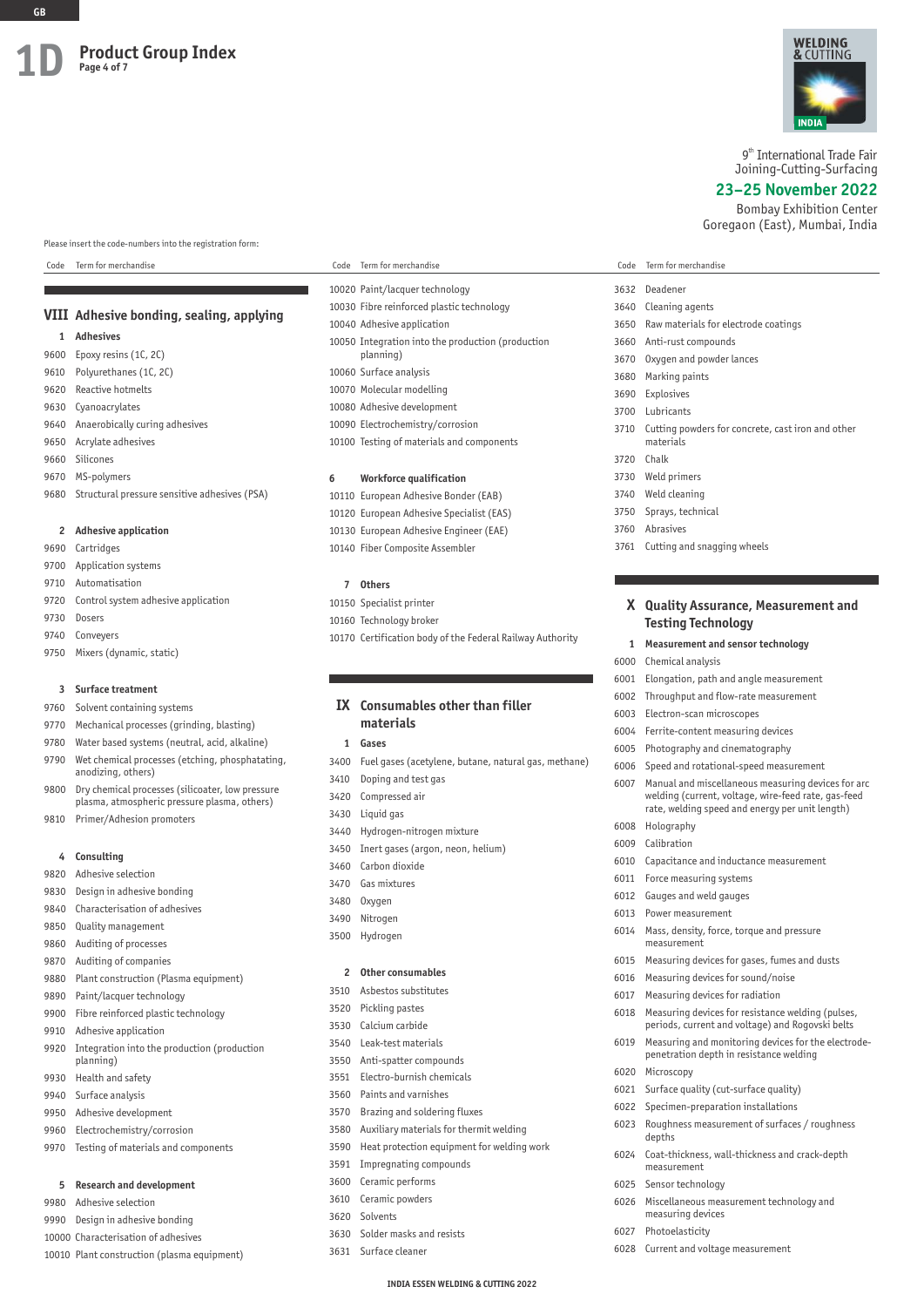

9<sup>th</sup> International Trade Fair Joining-Cutting-Surfacing

**23–25 November 2022**

Bombay Exhibition Center Goregaon (East), Mumbai, India

Please insert the code-numbers into the registration form:

| Code         | Term for merchandise                                                      | Code         | Term for merchandise                                    | Code | Term for merchandise                                                                                       |
|--------------|---------------------------------------------------------------------------|--------------|---------------------------------------------------------|------|------------------------------------------------------------------------------------------------------------|
| 6029         | Temperature measurement (optical, electrical,                             | 6547         | Infrared measurement technology                         | 6603 | Weld testing                                                                                               |
|              | chemical and mechanical)                                                  | 6548         | Infrared thermography                                   | 6604 | Vibration measurement                                                                                      |
| 6030         | Thermography                                                              | 6549         | Calibration                                             | 6605 | Safety technology                                                                                          |
| 6031         | Monitoring devices for arc welding                                        | 6550         | Parameter determination                                 | 6606 | Visual inspection                                                                                          |
| 6032         | Monitoring devices for resistance welding                                 | 6551         | Nuclear magnetic resonance                              | 6607 | Signal and image processing                                                                                |
| 6033         | Hydrogen determination                                                    | 6552         | Corrosion testing                                       | 6608 | Simulation                                                                                                 |
| 6034         | Resistance and insulation measurement                                     | 6553         | Laboratory quality assurance                            | 6609 | Software packages                                                                                          |
| 6035         | Time, event number and frequency measurement                              | 6554         | Length measuring and testing devices                    | 6610 | Miscellaneous non-destructive testing procedures                                                           |
|              |                                                                           | 6555         | Laminography                                            | 6611 | Spectral analysis                                                                                          |
| 2            | Testing Technology - Non-Destructive Testing                              | 6556         | Laser-beam testing                                      | 6612 | Spectral-analysis devices                                                                                  |
| 6500         | Acoustic measuring devices                                                | 6557         | Laser technology                                        | 6613 | Spectral photometers                                                                                       |
| 6501         | Acoustic microscopy                                                       | 6558         | Leak detection                                          | 6614 | Spectrometers                                                                                              |
| 6502         | Analysis devices                                                          | 6559         | Light measuring devices                                 | 6615 | Radiation measuring devices                                                                                |
| 6503         | Atomic-absorption spectrometers                                           | 6560         | Light microscopy                                        | 6616 | Radiation-protection measuring devices, components                                                         |
| 6504         | Auger probes                                                              | 6561         | Magnetic powders                                        |      | and materials                                                                                              |
| 6505         | Automation and computer assistance for non-                               | 6562         | Magneticpowder testing devices and installations        | 6617 | Control systems                                                                                            |
|              | destructive testing                                                       | 6563         | Magnetic testing                                        | 6618 | Stray-flux testing devices                                                                                 |
| 6506         | Automation in measurement and testing technology                          | 6564         | Manipulators                                            | 6619 | Temperature measuring devices                                                                              |
| 6508         | Betatron and linear accelerators                                          | 6565         | Marking systems                                         | 6620 | Thermal analysis                                                                                           |
| 6509         | Image-processing installations                                            | 6566         | Mathematics, statistics and computers                   | 6621 | Thermal testing                                                                                            |
| 6510         | Image intensifiers                                                        | 6567         | Measured-data collection                                | 6622 | Thermographic installations                                                                                |
| 6511         | CAQ                                                                       | 6568         | Measuring systems                                       | 6623 | Ultrasonic applications                                                                                    |
| 6512         | CCD cameras                                                               | 6569         | Metallography                                           | 6624 | Ultrasonic testing devices and installations                                                               |
| 6513         | CIM                                                                       | 6570         | Metallographic tests                                    | 6625 | Ultrasonic testing                                                                                         |
| 6514         | Computerised tomography                                                   | 6571         | Microfocus x-ray installations                          | 6626 | Ultrasonic cleaning installations                                                                          |
| 6515         | Elongation and stress determination methods                               | 6572         | Mobile spectrometers                                    | 6627 | Ultrasonic transducers                                                                                     |
| 6516<br>6517 | Elongation gauges<br>Densitometers Leak-testing installations and devices | 6573         | Neutron-beam testing                                    | 6628 | Wear tests / erosion tests                                                                                 |
| 6519         | Leak testing                                                              | 6574         | Surface testing devices                                 | 6629 | Confusion testing                                                                                          |
| 6520         | Thickness measuring devices                                               | 6575         | Optical testing                                         | 6630 | Vibration analysis                                                                                         |
| 6521         | Dose and doserate measuring devices                                       | 6576         | Penetration installations and penetrants                | 6631 | Video installations and cameras                                                                            |
| 6522         | Darkroom facilities                                                       | 6577         | Physical tests                                          | 6632 | Thermal-conductivity measuring devices                                                                     |
| 6523         | Radiographic testing                                                      | 6578         | Testing documentation                                   | 6633 | Materials testing                                                                                          |
| 6524         | Real-time radiographic systems                                            | 6579         | Testing machines                                        | 6634 | Eddy-current testing<br>Eddy-current testing devices and installations                                     |
| 6525         | Borescope                                                                 | 6580         | Testing agents for magnetic-powder testing              | 6635 | Non-destructive testing                                                                                    |
| 6526         | Residual-stress measuring devices                                         | 6581         | Testing-agent monitoring                                | 6636 |                                                                                                            |
| 6527         | Penetration testing installations                                         | 6582         | Testing of welded joints                                | 6637 | Accessories for testing facilities                                                                         |
| 6528         | Electrical testing                                                        | 6583         | Quality control                                         |      |                                                                                                            |
| 6529         | Electrodynamic testing                                                    |              | 6584 Quality planning                                   |      | 3 Testing Technology - Destructive Testing                                                                 |
| 6530         | Electron-scan microscopy                                                  |              | Quality assurance in process monitoring                 |      | 7000 Dynamic fracture testing (Battelle, drop-weight,<br>double-torsion, explosion-bulge, Esso notched-bar |
| 6531         | Electronic measuring devices                                              | 6586         | Quality assurance in repair/maintenance                 |      | bend impact, notched-bar tensile impact, Niblink and                                                       |
| 6532         | Demagnetization installations                                             | 6587         | Quality assurance in series production                  |      | Robertson tests)                                                                                           |
| 6533         | Dye penetrants                                                            | 6588         | Radioactive materials                                   |      | 7001 Hardness testing                                                                                      |
| 6534         | Dye-penetration testing                                                   | 6589         | Radiography                                             |      | 7002 Resources, automation and computer assistance for<br>destructive testing                              |
| 6535         | Color measuring devices                                                   | 6590         | X-ray film                                              | 7003 | Kic test and crack-opening displacement (COD) test                                                         |
| 6536         | Field-strength measuring devices                                          |              | 6591 X-ray apparatus                                    | 7004 | Weldability testing (cold-cracking and hot-cracking                                                        |
| 6537         | Production measuring devices                                              |              | 6592 X-ray diffractometers                              |      | testing and others)                                                                                        |
| 6538         | Production monitoring                                                     |              | 6593 X-ray-film viewers                                 | 7005 | Miscellaneous and mechanical-technological tests                                                           |
| 6539         | Configuration measuring devices                                           |              | 6594 X-ray fluorescence analysis                        | 7006 | Static fracture testing (longitudinal weld bend,                                                           |
| 6540         | Photographic devices                                                      | 6595         | X-ray tubes                                             |      | bursting, deep-notch, bend, notched-bar bend,<br>notched-bar tensile and wide-plate tests)                 |
| 6541         | Filling-level measuring devices                                           |              | 6596 X-ray carriages                                    | 7007 | Universal testing facilities                                                                               |
| 6542         | Structural testing                                                        |              | 6597 X-ray accessories                                  | 7008 | Creep rupture and fatigue-endurance strength testing                                                       |
| 6543         | Gammagraphic devices                                                      |              | 6598 Scanners                                           |      | and vibration-fatigue testing installations                                                                |
| 6544         | Hardness testing                                                          | 6599         | Damage analysis                                         | 7009 | Tensile, pressure, torsion and bend testing                                                                |
| 6545         | ICP spectrometers                                                         | 6600<br>6601 | Acoustic-emission analysis<br>Acoustic-emission devices |      |                                                                                                            |
| 6546         | Information systems                                                       | 6602         | Coat-thickness measuring devices                        |      |                                                                                                            |
|              |                                                                           |              |                                                         |      |                                                                                                            |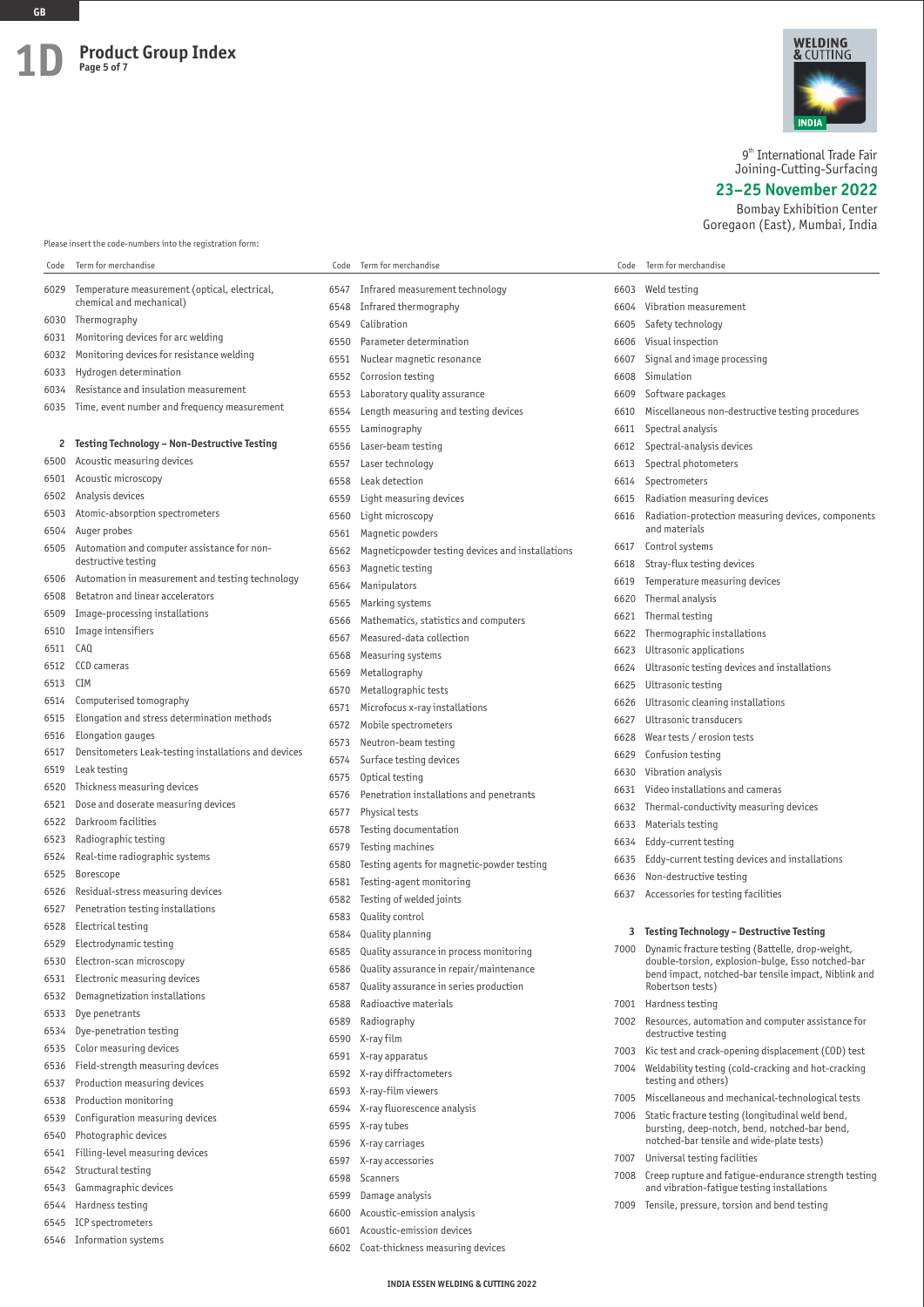

9<sup>th</sup> International Trade Fair Joining-Cutting-Surfacing

**23–25 November 2022**

Bombay Exhibition Center Goregaon (East), Mumbai, India

Please insert the code-numbers into the registration form:

| Code | Term for merchandise                                            | Code | Term for merchandise                                                                 | Code         | Term for merchandise                                                          |
|------|-----------------------------------------------------------------|------|--------------------------------------------------------------------------------------|--------------|-------------------------------------------------------------------------------|
| 4    | <b>Testing Technology - Materials Testing</b>                   | 4620 | Coated and plated materials                                                          | 5160         | Castings                                                                      |
| 7500 | Plant monitoring and production monitoring                      | 4630 | Concrete                                                                             | 5170         | Plastic films, strips, sheets                                                 |
| 7501 | Parameter determination                                         | 4640 | Concrete reinforcing bars                                                            | 5180         | Plastic pipes, flanges and other plastic semi-finished                        |
| 7502 | Quality and defect testing                                      | 4650 | Lead, bismuth, cobalt, cadmium                                                       |              | products                                                                      |
| 7503 | Environmental-protection tests                                  | 4660 | Cermets                                                                              | 5190         | Plastic tubes and sleeving                                                    |
| 7504 | Properties to be tested                                         | 4670 | Chromium                                                                             | 5200         | Plastic products                                                              |
| 7505 | Materials to be tested                                          | 4680 | Duplex steels                                                                        | 5201         | Copper pipes                                                                  |
| 7506 | Components to be tested (areas of application)                  | 4690 | Termosets                                                                            | 5202         | <b>Brass pipes</b>                                                            |
|      |                                                                 | 4700 | Elastomers                                                                           | 5210         | Sections (girders)                                                            |
| 5    | <b>Testing Technology - Testing Procedures/Testing</b>          | 4710 | Fiber reinforced materials                                                           | 5220         | Pipes and flanges                                                             |
|      | <b>Facilities</b>                                               | 4720 | Fine grained structural steels                                                       | 5230         | Circular blanks                                                               |
| 8000 | Component testing/design testing                                | 4730 | Refractory materials                                                                 | 5240         | Rails                                                                         |
| 8001 | Fracture-mechanical parameters                                  | 4740 | Glass                                                                                | 5250         | Hoses (metal)                                                                 |
| 8002 | Chemical tests                                                  | 4750 | Cast iron                                                                            | 5260         | Forgings                                                                      |
| 8003 | Strength and toughness                                          | 4760 | High alloy steels                                                                    | 5270         | Sintered parts                                                                |
| 8004 | Structural investigations                                       | 4770 | High temperature materials                                                           | 5280         | Extruded products                                                             |
| 8005 | Resources for metallography (etching agents,                    | 4780 | Ceramics                                                                             |              |                                                                               |
|      | polishing agents and embedding compounds)                       | 4790 | Carbon                                                                               | 3            | Sub-contracting – Application of joining and other<br>manufacturing processes |
| 8006 | Mechanical testing procedures                                   | 4800 | Copper                                                                               |              | Flash welding                                                                 |
| 8007 | Physical tests                                                  | 4810 | Laminates                                                                            | 5300         | Surfacing                                                                     |
| 8008 | Weldability tests                                               | 4820 | Leather                                                                              | 5310<br>5320 | Pickling, sand blasting, polishing, deburring and/or                          |
| 8009 | Technological testing procedures                                | 4821 | Magnesium                                                                            |              | grinding                                                                      |
|      |                                                                 | 4830 | <b>Brass</b>                                                                         | 5330         | Stud welding                                                                  |
| 6    | <b>Quality Assurance</b><br>(According to Masing's "QA Manual") | 4840 | Nickel                                                                               | 5340         | Flame cleaning                                                                |
| 8500 | A+Fin QM                                                        | 4850 | Low alloy steels                                                                     | 5350         | Flame cutting blanks                                                          |
| 8501 | Bilatrometry                                                    | 4860 | Niobium, manganese                                                                   | 5360         | Spark erosion                                                                 |
| 8502 | Ergonomics of workplaces                                        | 4870 | Cardboard, paper                                                                     | 5370         | Electron, laser- and ion beam welding                                         |
| 8503 | Instructions for use                                            | 4880 | Platinum, gold, silver                                                               | 5380         | Electroslag welding                                                           |
| 8504 | Mathematics, statistics and computers                           | 4890 | Compression moulding compounds (polymers)                                            | 5390         | Gas pressure welding                                                          |
| 8505 | Measurement technology                                          | 4900 | Pipe steels                                                                          | 5400         | Gas welding                                                                   |
| 8506 | Organization for QA and insurance policies                      | 4910 | Rail steels                                                                          | 5410         | Adhesive bonding of plastics                                                  |
| 8507 | Quality planning and assessment                                 | 4920 | Shipbuilding steels                                                                  | 5420         | Adhesive bonding of metals                                                    |
| 8508 | Quality assurance in packing, storage and transport             | 4930 | Sintered materials                                                                   | 5430         | Welding of plastics                                                           |
| 8509 | Quality assurance in small and medium sized                     | 4940 | Cast steel                                                                           | 5440         | Plastic spraying                                                              |
|      | businesses and in skilled trades                                | 4950 | Superalloys (hot isostatic pressure)                                                 | 5450         | Laser welding and/or cutting                                                  |
| 8510 | Quality assurance of software                                   | 4960 | Thermoplastics                                                                       | 5460         | Manual metal arc welding                                                      |
|      |                                                                 | 4970 | Titanium                                                                             | 5470         | Brazing and soldering                                                         |
|      | 7 Miscellaneous                                                 |      | 4980 Unalloyed steels                                                                | 5480         | Metallizing, dip coating and anodizing                                        |
| 9000 | Training and advanced training                                  |      | 4990 Tool steels                                                                     | 5490         | Metal spraying                                                                |
| 9001 | Consultancy companies                                           |      | 5000 Weathering steels                                                               | 5500         | Oxidized ceramic spraying                                                     |
| 9002 | Data processing                                                 | 5010 | Tungsten, tantalum, molybdenum                                                       | 5510         | Resistance spot and/or projection welding                                     |
| 9003 | Service companies                                               |      | 5020 Tin, zinc                                                                       | 5520         | Friction welding                                                              |
| 9004 | Trade journals/specialist books                                 | 5030 | Zirconium, vanadium, beryllium                                                       | 5521         | Robot welding TIG/MIG/MAG                                                     |
| 9005 | Research institutes                                             | 5040 | New materials (high strength, light weight<br>constructions and superhard materials, | 5530         | Seam welding                                                                  |
| 9006 | Information systems                                             |      | nanomaterials, light and electricity conducting                                      | 5531         | Friction stir welding                                                         |
| 9007 | Calculation systems                                             |      | materials, magnetic materials, implant materials                                     | 5540         | Gas shielded arc welding                                                      |
| 9008 | Societies and organizations                                     |      | etc.)                                                                                | 5550         | Magnetically impelled arc butt welding (MIAB)                                 |
| 9009 | Certification                                                   |      |                                                                                      | 5560         | Thermal cutting                                                               |
|      |                                                                 |      | 2 Sub-contracting - Processing of specific semi-<br>finished products                | 5570         | Ultrasonic welding                                                            |
|      |                                                                 | 5100 | Strip and wide strip                                                                 | 5580         | Firecracker, electrogas and/or submerged arc welding                          |
|      |                                                                 | 5110 | Reinforcing bars and mesh                                                            | 5590         | Scrapping                                                                     |
|      | XI Sub-contracting (services)                                   | 5120 | Sheet, plate, checker plate, perforated plate                                        | 5600         | Vibratory stress relieving                                                    |
|      |                                                                 |      |                                                                                      | 5610         | Hoat tracting and lor quanching and tomporing                                 |

- **1 Sub-contracting Processing of specific materials**
- 4600 Aluminum

4610 Free machining steels

- 5130 Wires 5140 Springs
- 5150 Foils, thin strip
- 5610 Heat treating and/or quenching and tempering
- 5620 Maintenance, servicing, repair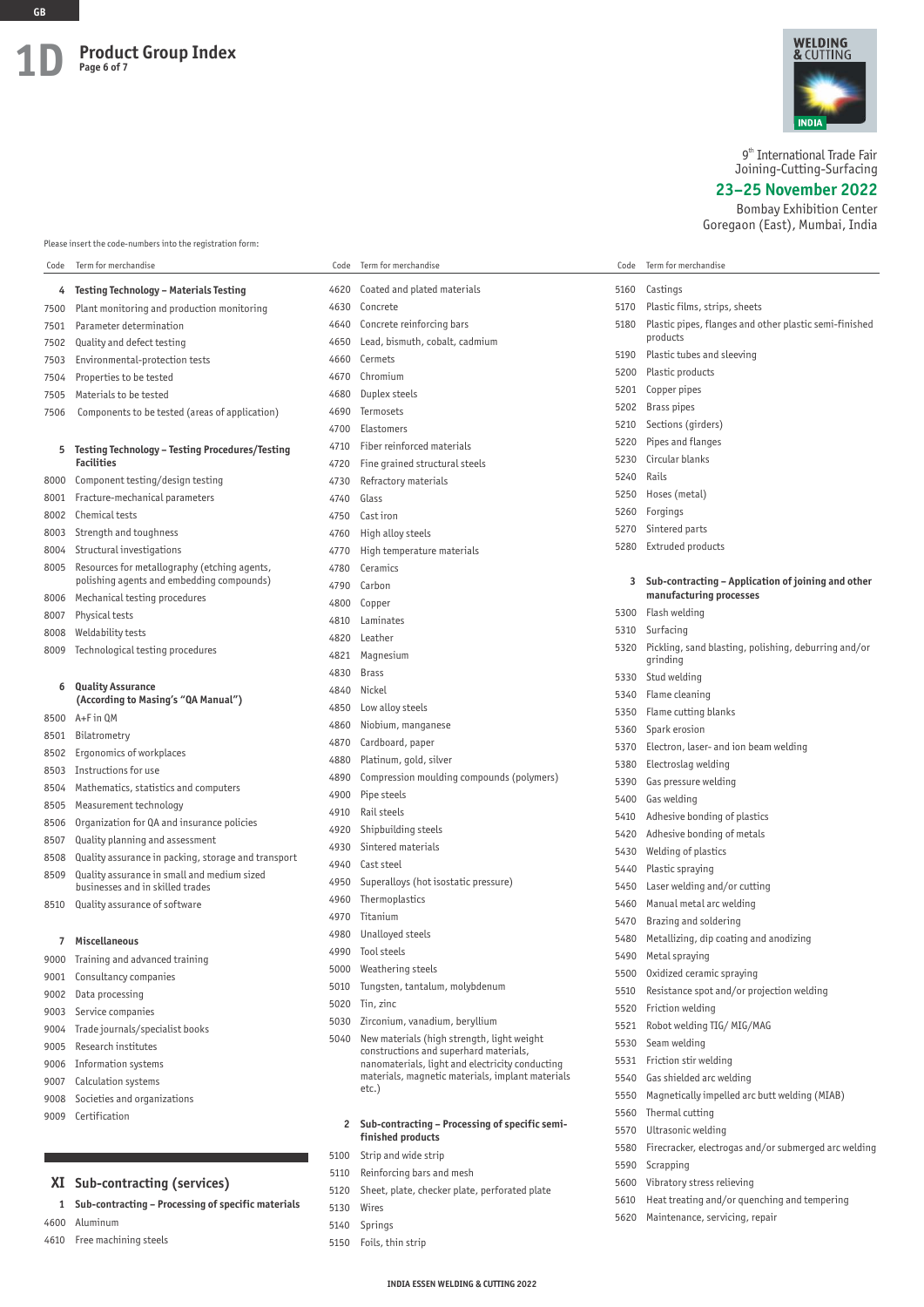

9<sup>th</sup> International Trade Fair Joining-Cutting-Surfacing

# **23–25 November 2022**

Bombay Exhibition Center Goregaon (East), Mumbai, India

Please insert the code-numbers into the registration form:

Code Term for merchandise

# **XII Organizations, education and training, research, information transfer, technical literature and regulations** 5630.I. Welding Simulator 5630.II Augmented Reality Welding Simulator 5630.III Training Technology for Welding Skill development 5630.IV SWAW 5630.V GMAW 5630.VI GTAW

- 5630.VII FCAW Process
- 5640 Accreditation and certification organizations
- 5650 Acceptance, approval, examination and supervisory organizations
- 5660 Education, continuing education and examination of specialist personnel
- 5670 Supervisory bodies, Chambers of Trade, Employers Associations
- 5680 Technical publishers, Libraries (literature, codes of practice, educational films, software, CD-ROM and diskette services, audiovisual media)
- 5690 Joining research and education
- 5700 Consultants, experts
- 5710 Information services (literature and factual database searches, expert systems, expert certification, literature appraisal, state of the art and trend analyses)
- 5720 Codes of practice, standardization, patents (incl. organizations)
- 5730 Technical and scientific associations, industrial associations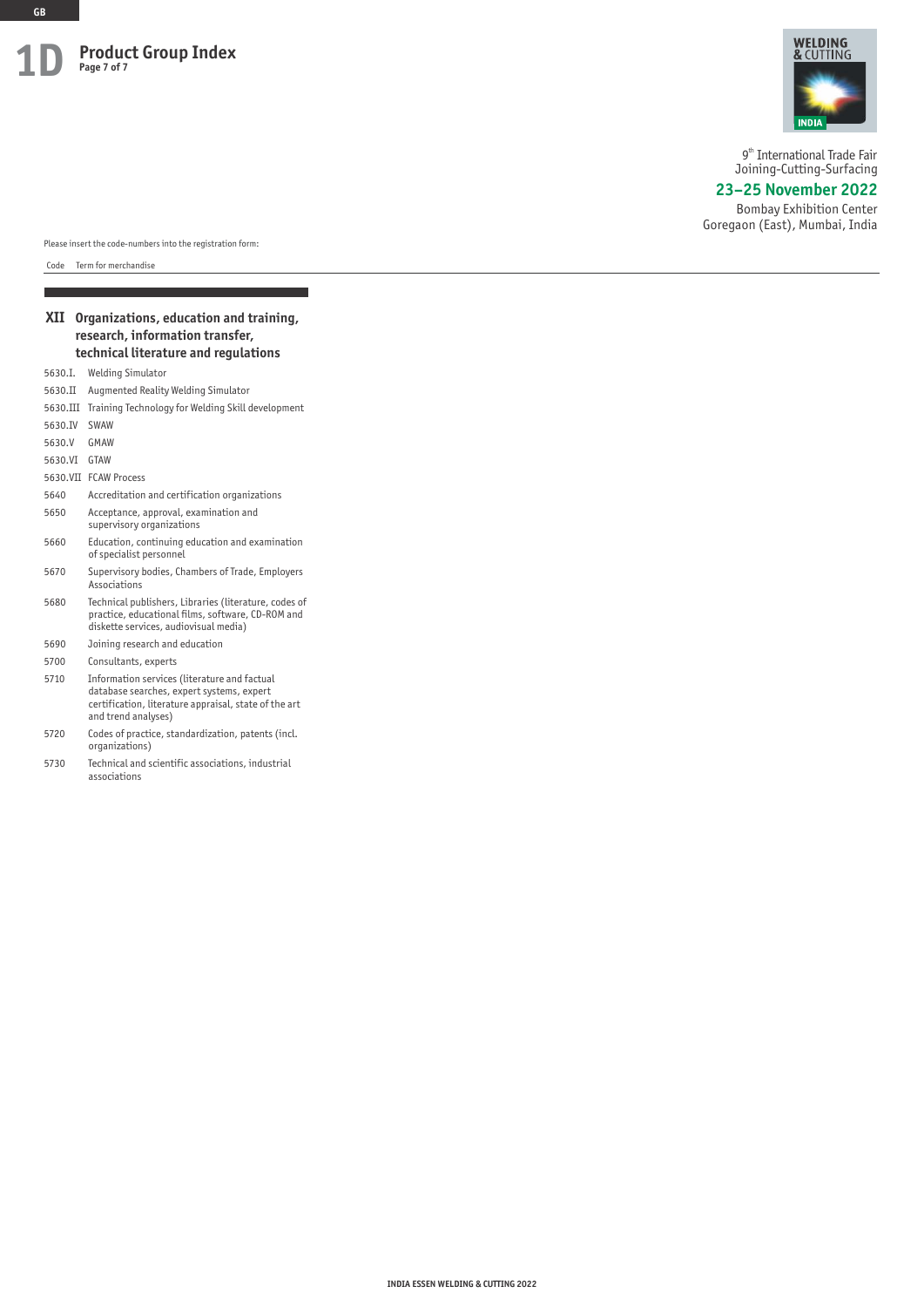

9<sup>th</sup> International Trade Fair Joining-Cutting-Surfacing

# Bombay Exhibition Center **23–25 November 2022**

Goregaon (East), Mumbai, India

**www.iewc.in**

# Conditions of participation

|                 | Title of event                            |
|-----------------|-------------------------------------------|
| 2               | Organizer                                 |
| 3               | Venue                                     |
| 4               | Dates                                     |
| 5 <sup>5</sup>  | Deadline for Registration                 |
| 6               | Registration fee/Catalogue Entry          |
| 7               | Participation fees                        |
| $8\phantom{1}$  | Application                               |
| $\overline{9}$  | Admission                                 |
| 10              | Terms of Payment                          |
| 11              | Withdrawal or Non-Participation           |
| 12              | Co-Exhibitors                             |
| 13 <sup>7</sup> | Exhibits                                  |
| 14              | Technical Guidelines                      |
| 15              | Fair Insurance and Exclusion of Liability |
| 16 <sup>1</sup> | Circulars                                 |
| 17              | Reservations                              |
| 18              | <b>Final Provisions</b>                   |

**GB**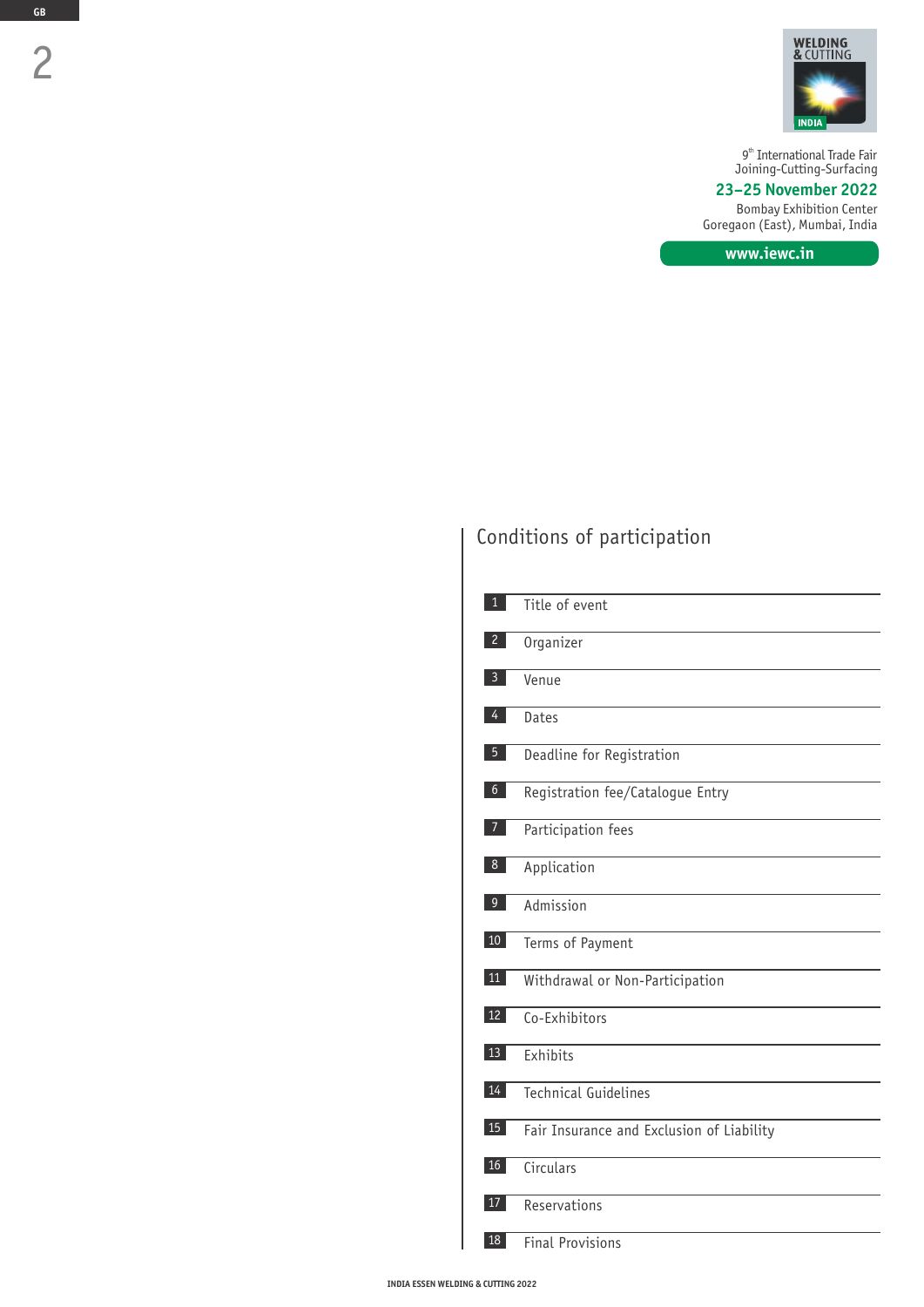# 1 *Title of event*

# *INDIA ESSEN WELDING & CUTTING 2022*

*th 9 International Trade Fair Joining - Cutting - Surfacing*

# 2 *Organiser*

# *Messe Düsseldorf India Pvt. Ltd.*

*20th Floor, Tower A, Building 5 DLF Cyber City, Phase II Gurugram - 122 002, Haryana, India Tel.: +91 (0) 124 4544 527*

*URL: www.md-india.com www.iewc.in* 

# *in co-operation with*

# *MESSE ESSEN GmbH Messeplatz 1 45131 Essen Germany Phone: +49 (0) 201 72 44 727 Fax +49 (0) 201 72 44 513 URL: www.messe-essen.de*

# 3 *Venue/Regulations*

*Bombay Exhibition Center Goregaon (East) Mumbai 400063 India* 

*(Children below 18 years of age will not be granted entrance to the exhibition hall.)*

# 4 *Dates*

| Constr. of Raw Space : 20-21 Nov., 2022   |                                            |
|-------------------------------------------|--------------------------------------------|
| Constr. of Shell Scheme: 21-22 Nov., 2022 |                                            |
| Duration                                  | $: 23 - 25$ Nov., 2022                     |
| Dismantling                               | : From 25 Nov., 2022, 06:00 p.m.           |
|                                           | till 26 Nov., 2022, 12:00 p.m.             |
| Show Date & Time                          | : 23-24 Nov., 2022, 10:00 a.m. -06:00 p.m. |
|                                           | 23-25 Nov., 2022, 10:00 a.m.-05:00 p.m.    |

# 5 *Deadline for Registration*

*1st August 2022*

# 6 *Catalogue Entry*

- *6.1 A one-off registration fee of Euro 410,- is due and payable upon submission of application. The exhibitor shall be billed for such amounts. The registration fee includes a basic entry in the catalogue (max. 4 lines), consisting of exhibitor's name and the full address.*
- *6.2 The exhibitor is forwarded separate forms in due course for catalogue entries in addition to the 6.1 entry. These provisions (6.1 and 6.2) also apply to co-exhibitors.*
- *6.3 The catalogue is issued by Messe Düsseldorf India. Exhibitors will receive in plenty of time either from Messe Düsseldorf India Pvt. Ltd.or an appointed third party full details on catalogue entries and placing of advertisements. No claims can be entertained for incorrect, incomplete or omitted entries.*

# 7 *Participation fees*

*The costs of participation to be paid are as set forth in the participation options described under 7.1–7.3 below.*

*7.1 Stand space inside exhibition hall*

## *7.1.1 Basic price:*

# *2 EUR 275,-/m*

*Providing prefabricated shell scheme stalls made of R8 and R8 Plus System with white powder coated aluminium, laminated white infill 2 panels and the following accessories for 9 m booth:*

- *Hanging wooden fascia board (180x30cm) lettering (max 20 letters per aisle)*
- *Carpet in colour grey*
- *1 Sideboard (lockable)*
- *3 Chairs*
- *1 Square Table (70x70cm)*
- *<sup>2</sup> 1 Spotlight 100 W per 3m*
- *1 Power socket*
- *1 Waste basket*

# *7.1.2 Premium Package*

# *-/m*

*Providing prefabricated shell scheme stalls made of R8 and R8 Plus System with white powder coated aluminium, laminated white infill 2 panels and the following accessories for 18m booth :*

- *Signet board (200x95cm) lettering (max 20 letters per aisle)*
- *2 x 1 meter lockable cabin*
- *Superior quality, hard –wearing carpeting in colour grey*
	- *1 Sideboard (lockable)*
- *4 Chairs*
- *1 Rectangular Table (120x70cm)*
- *1 HQI spot 150 W per 3 <sup>2</sup> m*
- *1 Power socket*
- *1 Waste basket*
- *7.1.3 Bare space: (Minimum Stand space: 24 sqm) <sup>2</sup> EUR 260,-/m*

# *7.2 The co-exhibitor fee is 910,-EUR All fees are net, without any taxes. Applicable taxes will be charged separately at the prevailing rate.*

- *7.3 General services and facilities*
	- *Provision of net fair space (stand area) during the official opening hours*
	- *Pro rata charge for collectively used area (difference between gross and net area)*
	- *Stand number*
	- *Cleaning of aisles and passages in halls (exhibitors are responsible for cleaning stands)*
	- *General security (no individual surveillance)*
	- *Fire protection service during assembly, event and dismantling*
	- *Carpet in the aisles*
	- *General illumination during assembly, event and dismantling*
	- *Design of open-air space and halls (flags, inscriptions)*
	- *Equipping and operating a MD service centre (telephone and telefax exchange, travel agency, forwarding agents, technical facilities office and organiser's office)*
	- *Comprehensive visitor canvassing*
	- *Information stands for visitors*
	- *Mandatory liability insurance by local organisers*

*Any waiver of individual company-specific or general services shall constitute no claim to reduction of the participation fee.*

*Any additional technical services required, e.g. power, security elements, water, local labour etc., are provided exclusively by Messe Düsseldorf India at an extra charge and can be ordered using special order forms. Fees for additional stand assembly services supplementary to those included in the participation fee, and any orders for services shall be agreed on or charged according to Messe Düsseldorf India's price lists valid at the time of the event.*

*Exhibitors shall pay additional rental fees for use of such areas outside official opening hours.*

*The fees published by Messe Düsseldorf India are fixed prices and are binding on both parties once the exhibitor has been admitted. In the event of any change in the initial conditions agreed between local contractual partners and Messe Düsseldorf India or any amendment to legal provisions and fees after admission, Messe Düsseldorf India shall be entitled to charge these to the exhibitor at the current rate.*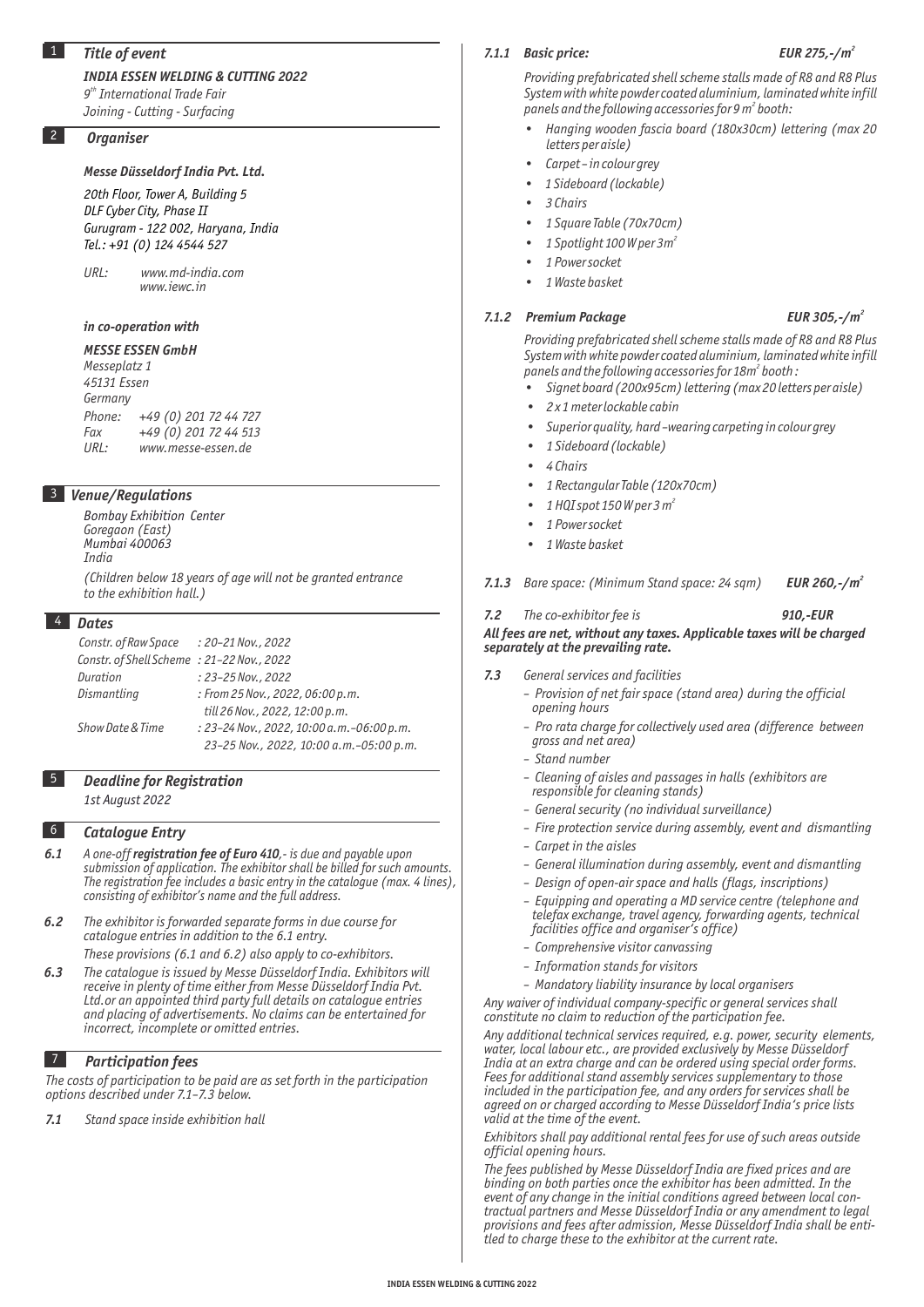# 8 *Application*

*Applications must be submitted using the enclosed form, acknowledging these Conditions of Participation. The completed application form bearing a legally binding signature and company stamp should be couriered / posted to:* 

*Messe Düsseldorf India Pvt. Ltd.*

*20th Floor, Tower A, Building 5 DLF Cyber City, Phase II Gurugram - 122 002, Haryana, India* Cheque/Demand Draft/Bank Transfer to:

*No account shall be taken of conditions or provisos contained in applications. Requests for specific sites do not constitute a condition of participation.*

*The application shall be binding irrespective of admission by Messe Düsseldorf India. Only upon receipt by Messe Düsseldorf India shall the application be deemed to have been submitted; it shall be binding pending final admission or non-admission. Particulars given shall be stored for automatic data processing and shall be made available to third parties upon implementation of the contract. Applications shall be processed in the order received. Any applications received after the registration deadline can only be considered if sufficient space is available. Any services offered by companies having exclusive rights in the fair grounds must be ordered through Messe Düsseldorf India.*

# 9 *Admission*

*In principle, only those exhibitors are admitted whose product range is covered by the title and scope of the event. There is no legal right to admission.*

*Messe Düsseldorf India decides on the admission of exhibitors and exhibits. Any firm which has failed to meet its financial obligations as against Messe Düsseldorf India (from previous fair participations and/or under the terms of these Conditions of Participation, Item 10) may be rejected.*

*Exhibitors will be informed of admission in writing and admission shall apply only to the exhibitor stated therein. The mailing of the notice of admission gives rise to a contract between Messe Düsseldorf India and the exhibitor. Messe Düsseldorf India shall be entitled to revoke any admission if such admission was based on a misunderstanding, false information or if the preconditions for admission no longer apply.*

*Should Messe Düsseldorf India be compelled to relocate or change individual stands, entrances, exits or aisles at a later point in time, this shall not give rise to any claims. If through no fault on the part of Messe Düsseldorf India the space allocated is no longer available, the exhibitor shall be entitled to a refund of the participation fee. No claims for damages may be submitted.*

*Following admission by Messe Düsseldorf India (conclusion of the contract), the obligation to pay the participation fee shall remain legally binding even if, for example, the authorities in the exhibiting country do not approve, in whole or in part, the exhibitor's import requirements, or if exhibits fail to arrive in time or to arrive at all (e.g. owing to loss, delays in transit or customs), or if the exhibitor or his agent is delayed or even unable to attend.*

*Should the exhibitor or his agent fail to take over the allocated stand area two days prior to the beginning of the event, such area may be otherwise disposed of. This shall not release the exhibitor from his contractual obligations or entitle him to a demand refund or lodge any other claims.* 

# 10 *Terms of Payment*

*10.1 Participation costs set forth in Item 7 shall become due upon approval of the admission. The exhibitor shall be billed for this account.*

*10.2 Bills for other, separately ordered services or deliveries shall be payable at the time of performance or upon receipt of the invoice.*

*10.3 Remittances quoting the name of the event, customer's bill numbers, are payable to Messe Düsseldorf India Pvt. Ltd., New Delhi:*

| Beneficiary Name                                         | : Messe Duesseldorf India Pvt. Ltd.                              |  |  |
|----------------------------------------------------------|------------------------------------------------------------------|--|--|
| Name of Bank                                             | : Deutsche Bank AG                                               |  |  |
| <b>Branch</b>                                            | : Delhi                                                          |  |  |
| <b>Bank Address</b>                                      | : ECE House 28, Kasturba Gandhi<br>Marg, New Delhi 110 001 INDIA |  |  |
| <b>TESC Code</b>                                         | $:$ DEUT0796DEL                                                  |  |  |
| Bank Account No.                                         | : 1523935000                                                     |  |  |
| MICR Code                                                | : 110200002                                                      |  |  |
| Via e-mail, kindly provide the Reference details of Bank |                                                                  |  |  |
| Transfer / UTR No.                                       |                                                                  |  |  |
|                                                          |                                                                  |  |  |

- *Via e-mail, kindly provide the Reference details of Bank Transfer.*
- *The details of PAN and TDS for any/all transaction made must be provided.*  $\mathbf{H}$  .
- *The participation fees mentioned herein are valid for exhibitors and co-exhibitors from India.*

*10.4 For all outstanding liabilities Messe Düsseldorf India may retain the stand equipment and products of the relevant exhibitor as security. Messe Düsseldorf India shall not be liable for damage to and/or loss of goods to which a lien attaches.*

*10.5 If invoices are sent to a third party on the exhibitor's instructions, the latter shall still remain liable for the full payment.*

*10.6 In case of default, interest shall be charged at a rate 4% above the current State Bank of India prime rate. Where payment dates are not met, Messe Düsseldorf India shall be entitled to rescind the contract or otherwise dispose of the stand area. Item 11 of the Conditions of Participation shall apply.*

# 11 *Withdrawal or Non-Participation*

*The exhibitor is entitled to withdraw his application prior to admission. Should an exhibitor withdraw his application after the date of deadline for registration but prior to admission, he shall forfeit any advance payment made.*

*Following admission, the exhibitor is no longer entitled to withdraw his application or reduce the exhibition space. Both the participation fee and any other costs actually incurred must be paid. Where the exhibitor fails to occupy the stand area allocated to him and where such area can be otherwise rented out by Messe Düsseldorf India (except by way of exchange), the exhibitor shall pay 40% of the participation fee as well as any other costs actually incurred.*

*Withdrawal by the exhibitor or any waiver of the allocated stand area shall only become effective upon receipt by Messe Düsseldorf India of a written declaration to that effect.*

*Messe Düsseldorf India is entitled to rescind the contract in the event of an application for insolvency proceedings in respect of the exhibitor's assets or where such an application is rejected on the grounds of insufficient assets. The exhibitor shall inform Messe Düsseldorf India thereof at once.*